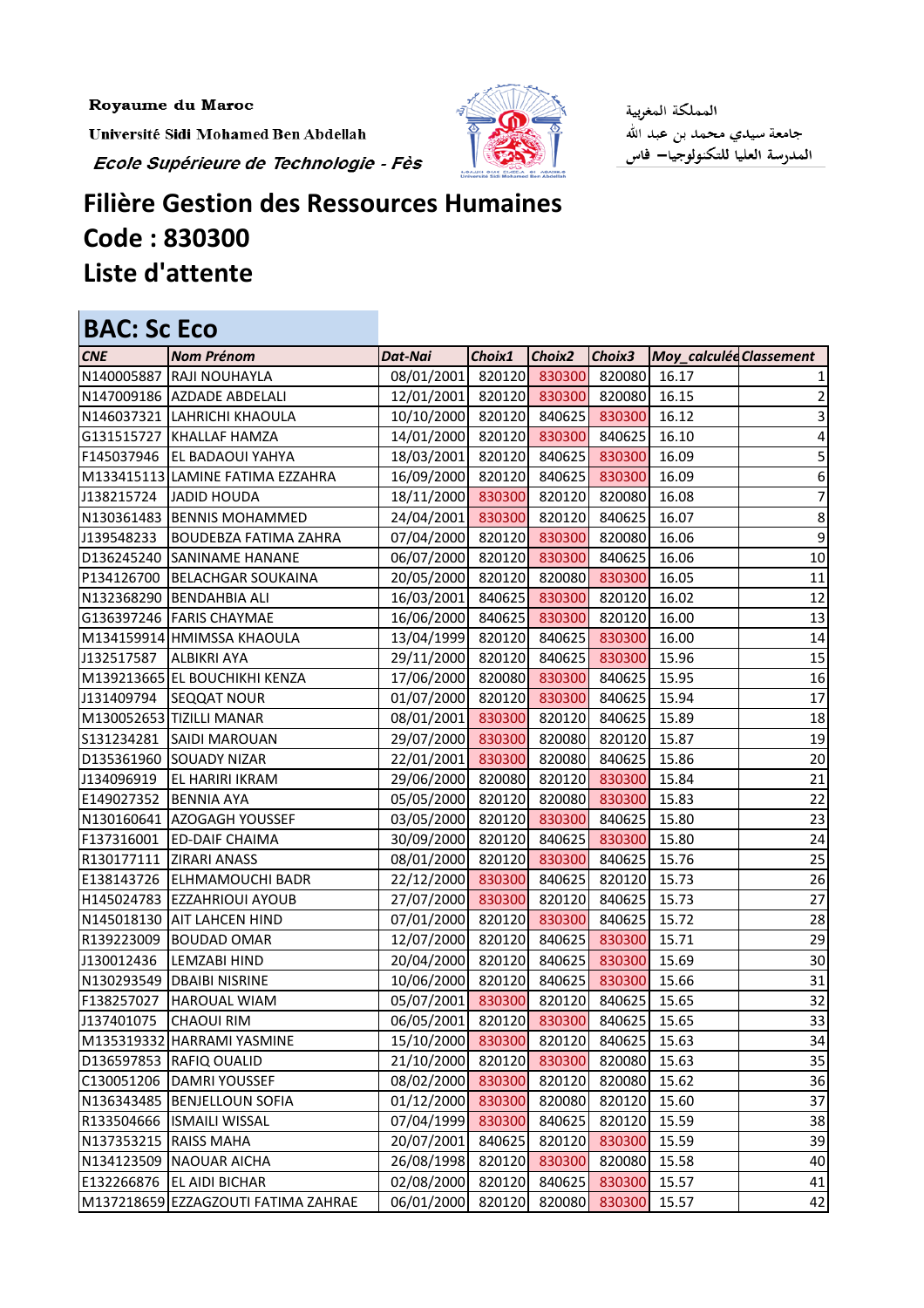|            | K133471506 MADRAA NADA             | 28/04/2001 820120 840625 830300       |        |        |        | 15.55 | 43 |
|------------|------------------------------------|---------------------------------------|--------|--------|--------|-------|----|
|            | S137409150 BEREHAIL NADA           | 07/03/2001 820120                     |        | 840625 | 830300 | 15.55 | 44 |
|            | N130087097 DERQAOUI YOUNES         | 24/07/1999                            | 820080 | 820120 | 830300 | 15.53 | 45 |
|            | E136265700 ABDELHAQ HAMZA          | 14/03/2001                            | 830300 | 840625 | 820080 | 15.52 | 46 |
|            | N137194524 EL ACHQAR HANANE        | 25/10/2000                            | 830300 | 820120 | 840625 | 15.51 | 47 |
|            | R134600218  BOULAKJAM YOUSSEF      | 17/06/2000                            | 840625 | 830300 | 820080 | 15.51 | 48 |
|            | N134365786 HABBAB FATIMA-ZAHRAE    | 31/03/2000                            | 820080 | 830300 | 840625 | 15.50 | 49 |
| J133539045 | <b>SELLAMI MOUNA</b>               | 28/06/2000                            | 830300 | 820080 | 840625 | 15.49 | 50 |
|            | K134423722   TALEMSI MAROUANE      | 07/05/2000                            | 840625 | 830300 | 820120 | 15.45 | 51 |
|            | N135236950 MAJID MOHAMED           | 10/06/1999                            | 820120 | 840625 | 830300 | 15.45 | 52 |
|            | R131668724   MAKHIR BASMA          | 24/06/2000                            | 840625 | 830300 | 820120 | 15.44 | 53 |
| J135199689 | <b>AIT ADDI KAWTAR</b>             | 15/12/2000                            | 820080 | 820120 | 830300 | 15.44 | 54 |
|            | N144015099   FRAOUI IMANE          | 24/01/2001                            | 820120 | 840625 | 830300 | 15.43 | 55 |
|            | E135148584   FOUZI RANIA           | 23/01/2001                            | 820120 | 840625 | 830300 | 15.43 | 56 |
| J130012401 | <b>EL MAAZOUZI MANAL</b>           | 14/03/2001                            | 820080 | 840625 | 830300 | 15.42 | 57 |
|            | G138792740 BEN JELLOUNE ABIR       | 29/07/2000                            | 820120 | 840625 | 830300 | 15.41 | 58 |
|            | M120083893 STAIFA CHAIMA           | 07/08/2000                            | 820120 | 830300 | 840625 | 15.40 | 59 |
|            | F143080609 CHEHLAOUI KHAWLA        | 16/11/2000                            | 840625 | 830300 | 820120 | 15.39 | 60 |
| S138412462 | <b>EL-BOUZAIDI BELCAID WIJDANE</b> | 17/09/2000                            | 840625 | 820120 | 830300 | 15.39 | 61 |
|            | G135531264 YASSINE ZEMRANI         | 19/02/2001                            | 830300 | 840625 | 820120 | 15.38 | 62 |
|            | N135310655 LOUAS NAJIA             | 06/06/2000                            | 830300 | 840625 | 820080 | 15.37 | 63 |
| F138055863 | <b>OUAZZIF RACHAD</b>              | 21/01/2001                            | 840625 | 830300 | 820120 | 15.37 | 64 |
|            | N138174821 HAMDOUCHI SAFAE         | 05/01/2001                            | 840625 | 830300 | 820120 | 15.37 | 65 |
|            | R134823648 KARNAOUI ASMAA          | 03/07/2000                            | 820080 | 820120 | 830300 | 15.37 | 66 |
|            | N149018662   DEBBAGH HASSANI LEILA | 04/10/2000                            | 820120 | 840625 | 830300 | 15.37 | 67 |
| S139423465 | <b>EL-AOUAME NOUHAILA</b>          | 30/06/1999                            | 830300 | 820080 | 820120 | 15.36 | 68 |
| J133387308 | <b>LIASSE HAMZA</b>                | 05/07/2000                            | 840625 | 820120 | 830300 | 15.36 | 69 |
|            | E144036147   OUANASSI ABOUBAKR     | 01/06/2000                            | 820120 | 840625 | 830300 | 15.35 | 70 |
|            | R130217991 BERRAD FATINE           | 27/04/2000                            | 830300 | 840625 | 820120 | 15.34 | 71 |
| S133409221 | <b>EL-BAKKOURI YASMINE</b>         | 16/02/2000                            | 830300 | 820120 | 820080 | 15.33 | 72 |
|            | G137525633 LAMBARRAA CHAIMAA       | 27/09/2000 830300                     |        | 820120 | 820080 | 15.33 | 73 |
|            | J136215700 BENAHMED WISSAL         | 10/12/1999 830300 840625 820120 15.33 |        |        |        |       | 74 |
|            | G137448316 EL JAOUHARI SALMA       | 24/09/1999                            | 820120 | 840625 | 830300 | 15.30 | 75 |
|            | N136298391 JIYED SOUKAINA          | 26/07/2000                            | 840625 | 820120 | 830300 | 15.30 | 76 |
|            | R130013159 BOUSSADRA HAJAR         | 21/06/2000                            | 830300 | 820120 | 820080 | 15.29 | 77 |
|            | K133155932 AMMAR LEILA             | 10/02/2000                            | 820120 | 840625 | 830300 | 15.28 | 78 |
| J134385256 | <b>EL KENNANI AYMAN</b>            | 07/01/2001                            | 820120 | 840625 | 830300 | 15.27 | 79 |
| L139285859 | <b>FAOUZI HAJAR</b>                | 25/07/2000                            | 830300 | 820120 | 820080 | 15.24 | 80 |
|            | R136274369 BOUDRY IMANE            | 20/12/2000                            | 840625 | 820120 | 830300 | 15.24 | 81 |
|            | N135310807 SENIKAH MOHAMED AMINE   | 21/01/2000                            | 840625 | 820120 | 830300 | 15.23 | 82 |
|            | G148040841 SAMINA RANIA            | 20/03/2000                            | 830300 | 820120 | 840625 | 15.19 | 83 |
| L136154809 | <b>BOUANZA OUMAYMA</b>             | 29/08/2000                            | 820120 | 830300 | 840625 | 15.19 | 84 |
|            | N130191121 OUARDI OUMAIMA          | 11/06/2000                            | 840625 | 820120 | 830300 | 15.19 | 85 |
| E131257340 | <b>LEMFADAL ANASS</b>              | 20/03/2000                            | 840625 | 820120 | 830300 | 15.19 | 86 |
| J135490611 | <b>AHBAIZ AMINE</b>                | 03/07/2000                            | 830300 | 820080 | 820120 | 15.18 | 87 |
| R136618882 | <b>NBIGUI ZAKARIA</b>              | 13/04/2000                            | 820120 | 830300 | 840625 | 15.18 | 88 |
|            | R131519644   BIDDINE YOUSRA        | 31/03/2000                            | 830300 | 820080 | 820120 | 15.17 | 89 |
|            | F132366615   ZIRAOUI BOUTAINA      | 28/06/2000                            | 830300 | 840625 | 820080 | 15.17 | 90 |
|            | R148015809 ELHAMDAOUI IMANE        | 16/09/2000                            | 830300 | 820080 | 820120 | 15.16 | 91 |
| F134366370 | SAADAOUI OUSSAMA                   | 25/01/2000                            | 820120 | 840625 | 830300 | 15.16 | 92 |
|            | G133796740 EL MGHARI WAFA          | 26/09/2000                            | 830300 | 820120 | 840625 | 15.15 | 93 |
|            | M135194222 AZAL ABDELAZIZ          | 05/03/1999                            | 820120 | 830300 | 840625 | 15.14 | 94 |
|            | N137328768 AFARFAR WISSAL          | 03/07/2000                            | 840625 | 820120 | 830300 | 15.14 | 95 |
|            | N139123069 MOUNKID HICHAM          | 09/07/2000                            | 820120 | 840625 | 830300 | 15.13 | 96 |
| J132175878 | <b>AHLAL HAJAR</b>                 | 14/03/2001                            | 820120 | 830300 | 840625 | 15.12 | 97 |
|            | P131497741 EL KHABBAZ YAHIA        | 08/12/2000                            | 820120 | 840625 | 830300 | 15.11 | 98 |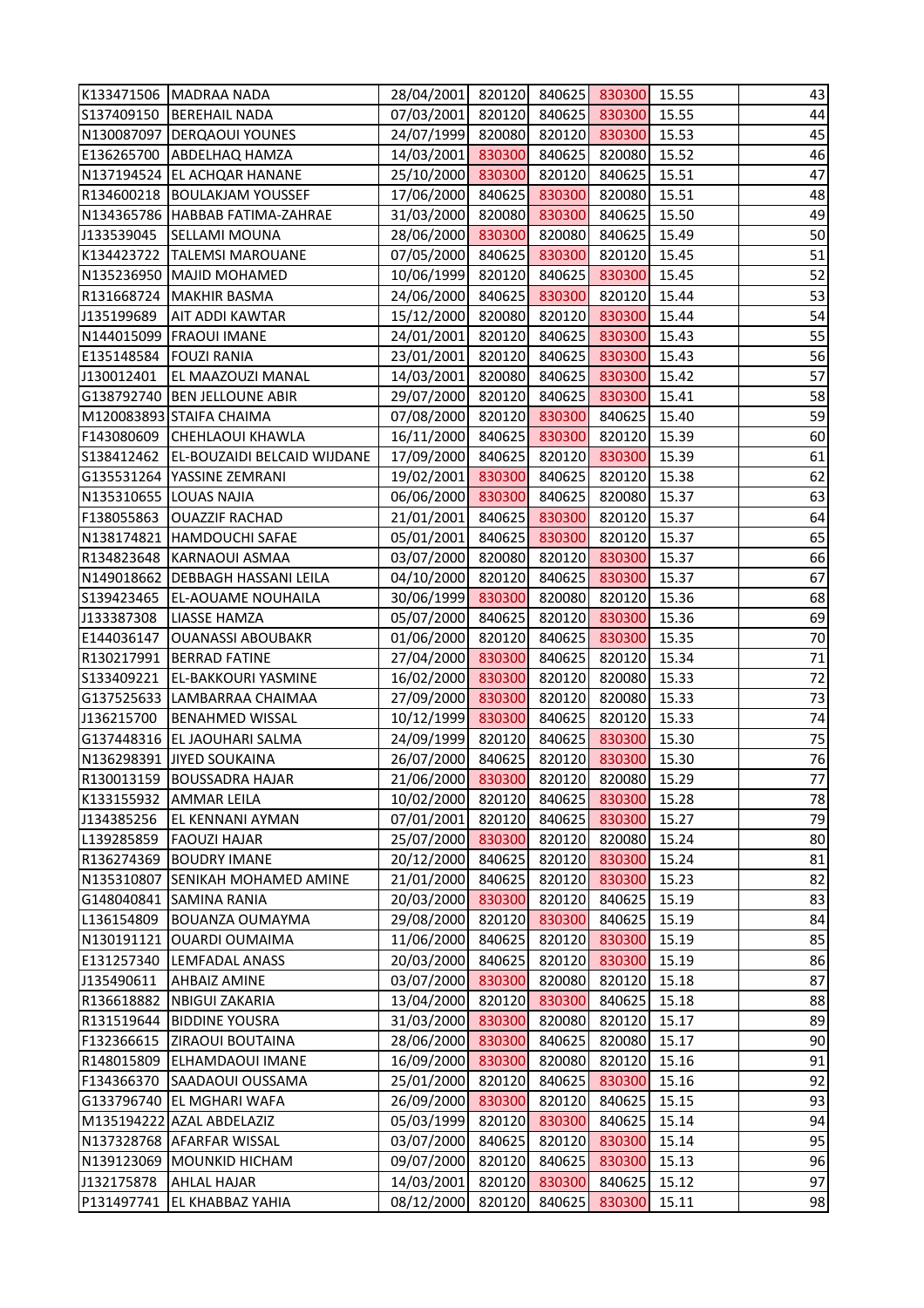|                        | K148000176   BOUKHARI ACHRAF         | 05/05/2000 830300 840625 820120 15.09 |        |        |        |       | 99  |
|------------------------|--------------------------------------|---------------------------------------|--------|--------|--------|-------|-----|
| J133447230             | <b>TAHIRI FADI</b>                   | 01/02/2001 840625 820120 830300       |        |        |        | 15.08 | 100 |
| F146080067             | <b>ASSIL ISMAIL</b>                  | 04/09/2000 820080                     |        | 820120 | 830300 | 15.07 | 101 |
|                        | S133425259 ES-SAID KHALIL            | 05/04/2000                            | 820120 | 840625 | 830300 | 15.07 | 102 |
|                        | N140010970 SAMDAOUI AMER             | 25/05/2000 820120                     |        | 840625 | 830300 | 15.06 | 103 |
|                        | H144032772 AMRANI HANANE             | 27/01/2001                            | 820120 | 840625 | 830300 | 15.06 | 104 |
|                        | N131236822 ZANTAR MAJDA              | 16/08/2000 830300                     |        | 820120 | 840625 | 15.05 | 105 |
|                        | D138861398   FAHMI ILHAM             | 08/10/2000                            | 840625 | 820120 | 830300 | 15.05 | 106 |
|                        | N137306959 GUENNOUN SALMA            | 12/08/2000                            | 830300 | 840625 | 820120 | 15.04 | 107 |
|                        | P130541040 MOUZDI YASMINE            | 01/06/2000 820120                     |        | 830300 | 840625 | 15.04 | 108 |
| S144029921             | <b>ABRIGHACH MONCEF</b>              | 18/12/2000 820120                     |        | 830300 | 820080 | 15.04 | 109 |
|                        | N140016721 MOUFAKKIR DOUNIA          | 26/06/2000 820120                     |        | 840625 | 830300 | 15.04 | 110 |
| L137269656             | <b>MEKKAOUI HAJAR</b>                | 18/03/2001                            | 840625 | 820120 | 830300 | 15.04 | 111 |
|                        | E141036066   BAITI OUSSAMA           | 08/10/2000                            | 830300 | 840625 | 820080 | 15.01 | 112 |
|                        | R133690112 RATBAOUI AYMANE           | 31/10/2000                            | 830300 | 840625 | 820120 | 15.00 | 113 |
|                        | H148055187 GHARIB OUASSILA           | 20/09/2000                            | 830300 | 820120 | 840625 | 15.00 | 114 |
|                        | N130237526 BENHACHEM ALAOUI EL YAZID | 15/11/2000 820080                     |        | 840625 | 830300 | 15.00 | 115 |
| S138094967             | <b>BAGGAR ASMAE</b>                  | 05/09/2000 820120                     |        | 840625 | 830300 | 14.99 | 116 |
| D134583848             | ZANIFI ADHAM                         | 28/07/2000                            | 820120 | 840625 | 830300 | 14.99 | 117 |
|                        | D132476431 ACHBBOUKH GHIZLANE        | 08/11/2000                            | 820120 | 830300 | 840625 | 14.98 | 118 |
| J110034299             | <b>HAMOUDI FATINE</b>                | 12/08/2000 840625                     |        | 820120 | 830300 | 14.98 | 119 |
|                        | H130007732 SALHI OMAYMA              | 02/06/2000                            | 840625 | 830300 | 820120 | 14.97 | 120 |
|                        | D142022833 OUTATA AICHA              | 24/07/2000 840625                     |        | 830300 | 820080 | 14.97 | 121 |
|                        | N139301968 AHMADI KAWTAR             | 24/11/2000                            | 820080 | 820120 | 830300 | 14.96 | 122 |
|                        | P131482058 BEN SLIMAN ROUA           | 07/01/2001                            | 820120 | 830300 | 840625 | 14.95 | 123 |
|                        | B133052345 RAHHALI YETTO             | 28/06/2000 840625                     |        | 830300 | 820080 | 14.95 | 124 |
|                        | N136310664 OUGHEGI AYMANE            | 16/10/2000                            | 820120 | 840625 | 830300 | 14.95 | 125 |
|                        | R133504547 KOUIRY CHAIMAE            | 15/03/2000 830300                     |        | 820120 | 840625 | 14.91 | 126 |
| D130527160 SAIDI FAIZA |                                      | 28/09/2000                            | 830300 | 820120 | 820080 | 14.91 | 127 |
|                        | N134182542 EL MOUFAKKIR IMANE        | 25/08/2000                            | 830300 | 840625 | 820120 | 14.89 | 128 |
|                        | N133170531 EL MAHI IMANE             | 09/09/2000 820120 830300              |        |        | 820080 | 14.89 | 129 |
|                        | F139335393 EL HADRI IHSSANE          | 02/09/2000 820120 830300 840625 14.89 |        |        |        |       | 130 |
|                        | H145014459 BENGHANNOU SAID           | 20/06/2000                            | 840625 | 830300 | 820120 | 14.89 | 131 |
|                        | N147037345 GHAOUALE NAJOUA           | 15/01/2001                            | 840625 | 820120 | 830300 | 14.89 | 132 |
|                        | N139264242 LEMSAID HANANE            | 23/09/2000                            | 840625 | 830300 | 820120 | 14.88 | 133 |
|                        | G132715305 ABDELOUALID AYOUB         | 07/11/2000                            | 820120 | 840625 | 830300 | 14.88 | 134 |
| P141010322             | <b>MARZOUKI OBAID</b>                | 12/09/1999                            | 820120 | 840625 | 830300 | 14.88 | 135 |
| J132469473             | ZOUBAIR ASSIYA                       | 31/12/2000                            | 840625 | 820120 | 830300 | 14.88 | 136 |
| E142036017             | <b>MESBAH KHALID</b>                 | 02/06/2000                            | 840625 | 820120 | 830300 | 14.88 | 137 |
| N131109288             | <b>LASHAB ASMAE</b>                  | 31/03/2000                            | 820120 | 830300 | 820080 | 14.83 | 138 |
| J130096876             | <b>BOUAYAD ABDELOUAHED</b>           | 01/09/2000                            | 820120 | 840625 | 830300 | 14.82 | 139 |
|                        | N139347964 SOUNNI MOHAMED AYOUB      | 08/05/2001                            | 830300 | 820120 | 840625 | 14.81 | 140 |
|                        | N137242564 EL MOADDAM OTHMANE        | 18/02/1999                            | 820080 | 820120 | 830300 | 14.81 | 141 |
| K136341299             | <b>TERRAZI ZINEB</b>                 | 09/08/2000                            | 820120 | 830300 | 820080 | 14.79 | 142 |
| R132880872             | <b>CHENNANI NISRINE</b>              | 19/02/2001                            | 840625 | 830300 | 820120 | 14.79 | 143 |
| P120057652             | <b>GUERROUN ISSAM</b>                | 04/05/2000                            | 820120 | 840625 | 830300 | 14.78 | 144 |
|                        | E130116304 EZZAMOURI YOUSSEF         | 29/03/2000                            | 820120 | 830300 | 820080 | 14.77 | 145 |
|                        | R135311217   MOUNI MOHAMMED          | 06/01/2000                            | 820120 | 840625 | 830300 | 14.77 | 146 |
|                        | N131232815 GHARMILI MERYEM           | 04/12/2000                            | 830300 | 820120 | 840625 | 14.76 | 147 |
| N139285298             | <b>OUAZZANI CHAHDI KHAOULA</b>       | 16/06/2000                            | 820120 | 830300 | 840625 | 14.76 | 148 |
| R132511259 ZARAI HIBA  |                                      | 05/02/2001                            | 840625 | 820120 | 830300 | 14.76 | 149 |
|                        | N148019711 EL AOUD IBTISSAM          | 01/10/2000                            | 830300 | 820120 | 840625 | 14.75 | 150 |
| J130027739             | EL MAZHOR ZAKARIA                    | 22/12/2000                            | 820120 | 830300 | 840625 | 14.74 | 151 |
| E149030510             | ALLAOUI NABILA                       | 04/07/1999                            | 820120 | 830300 | 820080 | 14.73 | 152 |
|                        | N136349242 BENAMAR NOUHAILA          | 14/08/2000                            | 820120 | 830300 | 840625 | 14.72 | 153 |
| N131079134  ILAL KENZA |                                      | 18/04/2000                            | 820120 | 830300 | 840625 | 14.72 | 154 |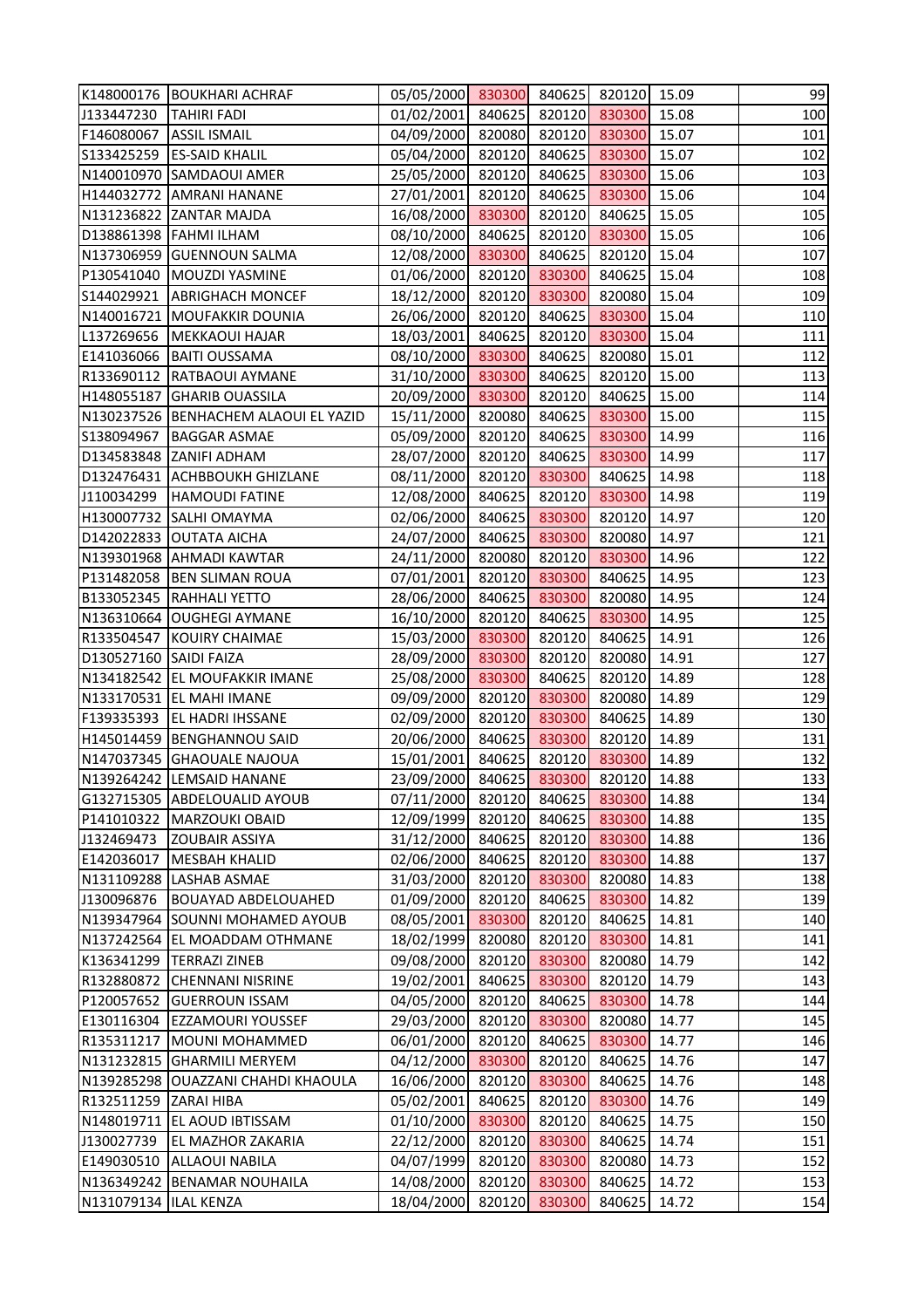|            | R134503497   MENIAM CHAIMAE          | 07/08/1998 830300 840625 820120 14.70 |        |               |               |       | 155 |
|------------|--------------------------------------|---------------------------------------|--------|---------------|---------------|-------|-----|
| J132385178 | MAKHCHAN SOUFIANE                    | 27/11/2000 820120 840625 830300       |        |               |               | 14.70 | 156 |
|            | F135372455  IAAOUT BOUCHRA           | 31/08/2000 840625 830300              |        |               | 820120        | 14.67 | 157 |
|            | F130337390 EL KHARROUBI BOUTHAINA    | 04/01/2001                            | 840625 | 820080        | 830300        | 14.66 | 158 |
|            | N131179247 HAYANI ADNANE             | 17/05/2000 840625                     |        |               | 820120 830300 | 14.66 | 159 |
|            | M135481338 ASMAE NOUIGUI             | 02/05/2000 820120 830300              |        |               | 820080        | 14.65 | 160 |
|            | R134395892 AGOURDI SALOUA            | 14/05/2000 830300                     |        |               | 840625 820120 | 14.64 | 161 |
|            | D131527149   KHAIRI NOUHAILA         | 12/09/2000 830300                     |        | 820120        | 820080        | 14.64 | 162 |
|            | R142046063 EL HOUDAIGUI SALMA        | 22/06/2000 820120                     |        | 830300        | 820080        | 14.63 | 163 |
|            | D133883748 EL ACHIRI FATIMA EZAHRA   | 21/03/2000 820120 830300              |        |               | 840625        | 14.63 | 164 |
|            | R130034172   MANSOURBILLAH IMANE     | 21/03/2000 840625                     |        |               | 820120 830300 | 14.63 | 165 |
|            | N138382045   MAALAL IBRAHIM          | 24/01/2001 830300                     |        |               | 840625 820120 | 14.61 | 166 |
|            | G130632657   AZEROUAL FATIMA-EZZAHRA | 10/01/1999 820080 830300              |        |               | 820120        | 14.60 | 167 |
|            | F135392543 ED-DARDI SOUMIA           | 03/05/2000                            | 820120 | 830300        | 840625        | 14.60 | 168 |
|            | G139748169 OUKESSOU AYOUB            | 02/11/2000 840625                     |        |               | 820120 830300 | 14.60 | 169 |
|            | N139156251 EL KRIMI HAFSA            | 30/10/2000 830300                     |        | 840625        | 820120        | 14.59 | 170 |
|            | J130005292   MOATAMID BASMA          | 08/08/2000 830300                     |        | 820120        | 840625        | 14.59 | 171 |
|            | K130050546 EL ALLAME AYA             | 23/10/2000 840625 820120 830300       |        |               |               | 14.59 | 172 |
|            | M147044527 HADHOUM REDA              | 06/02/2001                            | 830300 | 840625        | 820080        | 14.58 | 173 |
|            | D135781094   TAMRA ZINEB             | 25/12/2000 830300                     |        | 820120        | 840625        | 14.56 | 174 |
|            | E136235190 EL HILALI ANAS            | 23/04/1999 830300                     |        |               | 840625 820080 | 14.55 | 175 |
|            | S139311785   ES-SAMERY HAJAR         | 27/06/2000 830300                     |        | 820120        | 840625        | 14.55 | 176 |
|            | E131207503   FAWZI ABDELMOUGHIT      | 21/11/2000 820120 830300              |        |               | 840625        | 14.55 | 177 |
|            | D136785200 GOUMANOUZ NADA            | 28/01/2001                            | 820120 | 840625        | 830300        | 14.55 | 178 |
|            | D133097587 BIKALY OMAR               | 22/04/2000 820120                     |        | 840625        | 830300        | 14.55 | 179 |
|            | J144037491   AMEKDOUD NAJLAE         | 07/11/2000 820120 830300              |        |               | 840625        | 14.54 | 180 |
|            | M135250206 MOKADMI MOHAMED           | 12/02/2000 840625 820120 830300       |        |               |               | 14.54 | 181 |
|            | N135171242 CHAHRI IMANE              | 06/01/2001 820120 830300              |        |               | 840625        | 14.52 | 182 |
| J132421691 | <b>MOUKATIB AYA</b>                  | 30/11/2000 820120 830300              |        |               | 840625        | 14.51 | 183 |
|            | P133438116 KOURKI NAILA              | 07/05/2000                            |        | 820120 830300 | 840625        | 14.50 | 184 |
|            | D162076696 EL HADDAOUI SAOUSSANE     | 10/11/2000 840625 820120 830300 14.46 |        |               |               |       | 185 |
|            | J136422885 EL AMRANI HAMZA           | 17/12/1999 820080 830300 820120 14.44 |        |               |               |       | 186 |
|            | G133622272  ID RAIS IKRAM            | 26/11/2000                            |        | 820120 830300 | 840625        | 14.44 | 187 |
|            | N138334323 BELFAKIH IBTISSAM         | 22/03/2001                            |        | 820120 840625 | 830300        | 14.43 | 188 |
|            | M132448760 HACHIMI KAWTHAR           | 16/08/2000                            | 820120 | 830300        | 840625        | 14.42 | 189 |
| J134251271 | <b>EL HAFIDI NISSRINE</b>            | 20/12/2000                            | 820120 | 840625        | 830300        | 14.41 | 190 |
|            | R130134997   MATINE RANIA            | 20/11/2000                            | 830300 | 820120        | 840625        | 14.40 | 191 |
| J134095192 | <b>CHAQROUF AYMEN</b>                | 31/07/2000                            | 840625 | 820120        | 830300        | 14.40 | 192 |
|            | N135340173 OUJJARI ASMAE             | 09/09/1999                            | 840625 | 830300        | 820120        | 14.39 | 193 |
|            | N130191089 BOUTERFAS BOUCHRA         | 05/11/2000                            | 820120 | 840625        | 830300        | 14.39 | 194 |
|            | N132303539 AOURACH GHITA             | 12/06/2000                            | 840625 | 820120        | 830300        | 14.39 | 195 |
|            | E147036179 SERROU MOHAMMED           | 29/10/2000                            | 820120 | 840625        | 830300        | 14.38 | 196 |
|            | N142006967  HAMZAOUI HANAE           | 05/08/2001                            | 840625 | 830300        | 820120        | 14.37 | 197 |
|            | M139425981 OUAOUICHA MOUHCINE        | 16/09/2000                            | 820120 | 840625        | 830300        | 14.37 | 198 |
|            | N130163299 EL MORABITI HAJAR         | 02/12/2000                            | 820120 | 830300        | 840625        | 14.36 | 199 |
|            | K139350649  HAMDI CHAIMAE            | 07/11/2000                            | 820120 | 840625        | 830300        | 14.36 | 200 |
|            | H130038758 AYADA OMAYMA              | 28/08/2000                            | 820120 | 840625        | 830300        | 14.36 | 201 |
|            | A132021485 SAHIR YASSINE             | 30/05/2000                            | 840625 | 820120        | 830300        | 14.36 | 202 |
|            | N130306750 ELMOUBTAHIGE GHITA        | 08/01/2000                            | 820120 | 830300        | 820080        | 14.35 | 203 |
|            | B136069233 BOUHAOULA TAHA            | 03/11/2000                            | 820120 | 830300        | 820080        | 14.35 | 204 |
|            | C132162679 ROCHDI INSAF              | 29/08/2000                            | 820120 | 840625        | 830300        | 14.35 | 205 |
|            | P135395586 EL MACHICHI MOHAMED       | 06/07/2000                            | 820120 | 830300        | 820080        | 14.34 | 206 |
|            | K143014888 SAHNOUN SAAD EDDINE       | 11/02/1999                            | 820080 | 840625        | 830300        | 14.34 | 207 |
|            | R131747911 CHAABAOUI NADA            | 01/05/2000                            | 830300 | 820120        | 840625        | 14.32 | 208 |
|            | G132628317 EL GARMAI HAFSA           | 11/11/2000                            | 830300 | 840625        | 820120        | 14.32 | 209 |
|            | R132793364 OMRANE MOUHCINE           | 14/10/2000                            | 830300 | 820080        | 820120 14.31  |       | 210 |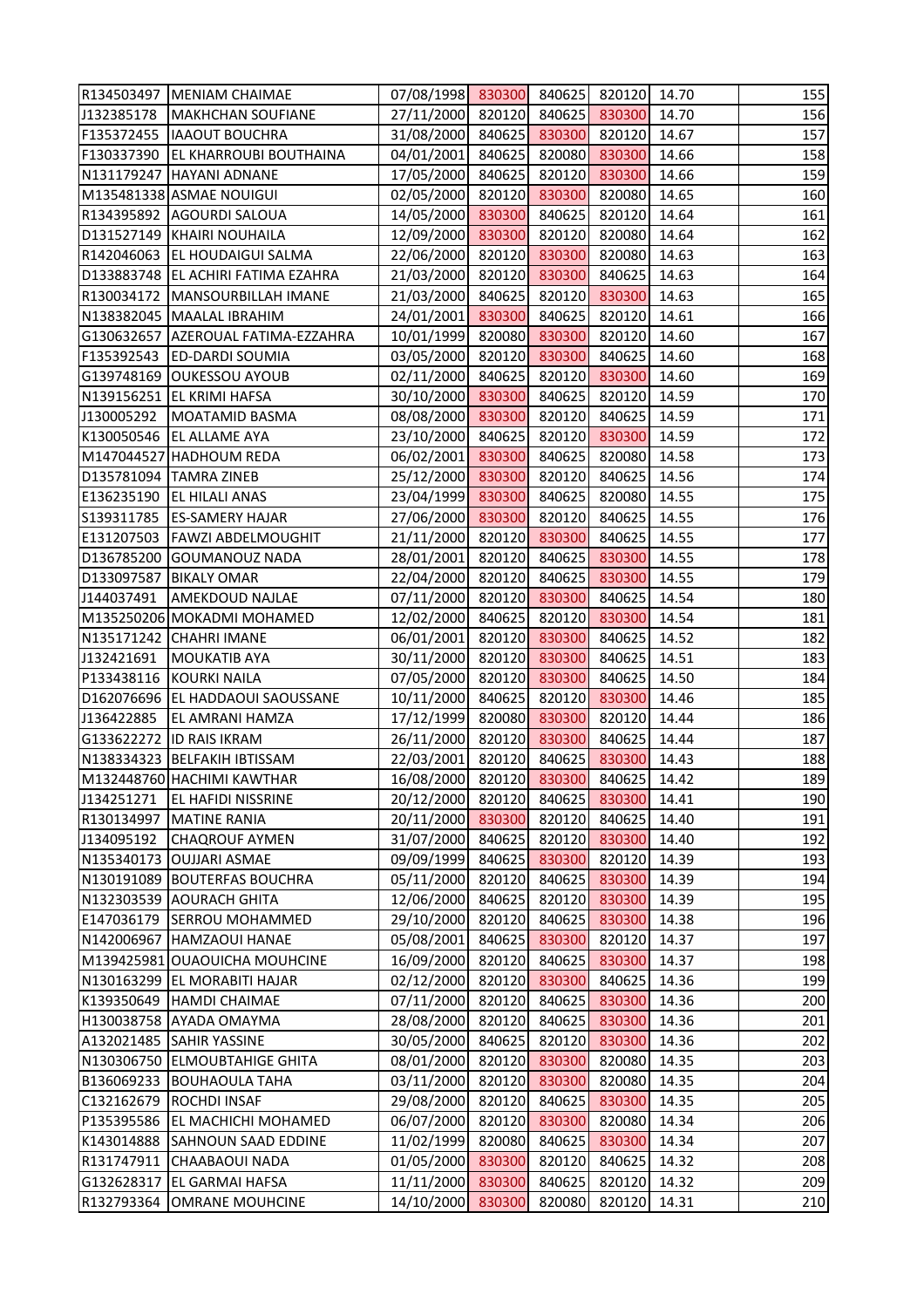|                        | G139078990 ELBARNOUNI ROA                                       | 06/12/2000 820120 830300 820080 14.31         |        |        |                  |       | 211        |
|------------------------|-----------------------------------------------------------------|-----------------------------------------------|--------|--------|------------------|-------|------------|
|                        | B139081399 RHOUNIMI HIBA                                        | 28/03/2000 840625 820120 830300               |        |        |                  | 14.31 | 212        |
|                        | N137345217 JIRARI HANANE                                        | 16/07/2000 840625                             |        | 820120 | 830300           | 14.31 | 213        |
|                        | J130429679   MEZHAR SALMA                                       | 04/05/1999 820120                             |        | 830300 | 840625           | 14.30 | 214        |
|                        | D148007253 EL AARAOURI AMAL                                     | 22/03/2001 840625                             |        | 820120 | 830300           | 14.29 | 215        |
|                        | K137248075 ELBARBORI AICHA                                      | 06/09/2000 830300                             |        | 840625 | 820120           | 14.28 | 216        |
|                        | M133218962 MAHFOUDI WIJDANE                                     | 02/12/2000 820120                             |        | 830300 | 840625           | 14.28 | 217        |
|                        | A132003383 TARFAOUI HOURIA                                      | 24/02/2001                                    | 820120 | 820080 | 830300           | 14.28 | 218        |
| N131201055 KIBA ASSIYA |                                                                 | 23/03/1999 840625                             |        | 820120 | 830300           | 14.28 | 219        |
|                        | R130154536 SAMDAOUI HAFSSA                                      | 14/01/2001 820120                             |        | 840625 | 830300           | 14.27 | 220        |
|                        | M133421061 AMGHAR TAHA AMINE                                    | 17/12/2000 820120                             |        | 820080 | 830300           | 14.27 | 221        |
|                        | N131180951 CHELLAT HAMZA                                        | 18/02/2001 830300                             |        | 820120 | 840625           | 14.26 | 222        |
| M135130952 TAHRI TAHA  |                                                                 | 11/11/2000 820120                             |        | 830300 | 840625           | 14.26 | 223        |
|                        | K139434071   WARDI OMAIMA                                       | 02/01/2000                                    | 820120 | 830300 | 840625           | 14.26 | 224        |
|                        | L130017163 BOUAMOR FADWA                                        | 14/09/2000                                    | 840625 | 830300 | 820080           | 14.25 | 225        |
|                        | K143029452   BENHAIMED ABDENASSER                               | 20/05/1999 820120                             |        | 840625 | 830300           | 14.25 | 226        |
|                        | N130153706 MISSOURI FATIMA ZAHRA                                | 25/02/2001 820120                             |        | 830300 | 820080           | 14.24 | 227        |
| R134651299 NAJI HAJAR  |                                                                 | 29/06/2000 820120 840625                      |        |        | 830300           | 14.24 | 228        |
|                        | N136282304 EZZAYATY ASMAE                                       | 01/07/2000                                    | 820120 | 820080 | 830300           | 14.23 | 229        |
|                        | J130010789 ALLOU KHALIL                                         | 25/07/2000                                    | 820120 | 840625 | 830300           | 14.22 | 230        |
|                        | N131191932   DIOURI ABDELLAH                                    | 17/10/2000 840625                             |        | 820120 | 830300           | 14.22 | 231        |
|                        | N141016644 ABABOU ANSSAME                                       | 30/10/2000 820120                             |        | 830300 | 840625           | 14.21 | 232        |
|                        | N140032463 HAMDA BENCHEKROUN HOUDA                              | 18/08/2000 820120                             |        | 840625 | 830300           | 14.20 | 233        |
|                        | B137053106 MOTYA ZAYNAB                                         | 10/10/2000                                    | 830300 | 820120 | 840625           | 14.19 | 234        |
|                        | M130215835 EL BOUAYADI SAFA                                     | 14/10/1999                                    | 820120 | 830300 | 840625           | 14.19 | 235        |
|                        | D133913775  HAMIDI ABDELLAH                                     | 16/10/2000 840625                             |        | 820080 | 830300           | 14.19 | 236        |
|                        | E134257316   BELFARCHI HANAA                                    | 15/11/2000 820120                             |        | 830300 | 820080           | 14.18 | 237        |
|                        | R133323735   DOUFIK SALMA                                       | 02/10/2000 820120                             |        | 840625 | 830300           | 14.18 | 238        |
|                        | M134139214 EZZITOUNI SALMA                                      |                                               |        |        |                  | 14.17 | 239        |
|                        |                                                                 | 21/06/1999 820120                             |        | 820120 | 830300<br>830300 | 14.16 |            |
|                        | K133403367 OUHAMMOU MARWANE<br>N137149149 EL ALAMI ZINEB        | 17/11/2000<br>20/10/2000 840625 820120 830300 | 820120 | 840625 |                  |       | 240        |
|                        |                                                                 | 26/08/2000 840625 820120 830300 14.15         |        |        |                  | 14.15 | 241        |
|                        | M131289451 EL CHAHEB EL MEHDI<br>G137569045   EL BAROUDI HANANE |                                               |        |        |                  | 14.14 | 242<br>243 |
|                        |                                                                 | 05/07/2000                                    | 840625 | 830300 | 820120           | 14.14 |            |
|                        | K132264668   DERDANI OMAIMA                                     | 02/12/1999                                    | 820120 | 840625 | 830300           |       | 244        |
|                        | N142032466 NOUAMANI IHSANE                                      | 12/12/2000                                    | 820120 | 840625 | 830300           | 14.14 | 245        |
|                        | M134130984 AIT-ELFALS AYOUB                                     | 15/04/2000                                    | 820120 | 840625 | 830300           | 14.13 | 246        |
|                        | Z180501823   AZZIOUNI HAFSA                                     | 30/08/1996                                    | 820120 | 830300 | 820080           | 14.11 | 247        |
| N137079352 GRID ANASS  |                                                                 | 28/06/2000                                    | 820120 | 840625 | 830300           | 14.11 | 248        |
| R149076537             | <b>BAIDA WAFAA</b>                                              | 28/02/2001                                    | 830300 | 820120 | 840625           | 14.10 | 249        |
|                        | P132396673 CHADIGAN HIBA                                        | 06/04/2000                                    | 830300 | 840625 | 820120           | 14.10 | 250        |
|                        | N144012041 ASSEMLAL HAMZA                                       | 03/02/1999                                    | 830300 | 840625 | 820120           | 14.10 | 251        |
|                        | K135259341   MAZOUZI OUMAIMA                                    | 18/09/2000                                    | 830300 | 820080 | 820120           | 14.10 | 252        |
|                        | M134288301 BAJADDI WISSAL                                       | 18/06/2000                                    | 830300 | 840625 | 820080           | 14.10 | 253        |
|                        | E140125865 GOUZIZIR CHAHRAZAD                                   | 05/08/1999                                    | 820120 | 820080 | 830300           | 14.10 | 254        |
|                        | N138313365  IDRISSI BIDELLAOUI NADA                             | 20/12/2001                                    | 820120 | 820080 | 830300           | 14.10 | 255        |
| J131521014             | <b>EL YOUBI ALAE</b>                                            | 05/10/1999                                    | 840625 | 820120 | 830300           | 14.10 | 256        |
|                        | H130095724 EL MOHTADI SALIMA                                    | 12/11/2000                                    | 820120 | 830300 | 840625           | 14.09 | 257        |
|                        | K136335847 ELHAOURI KHADIJA                                     | 08/06/2000                                    | 820120 | 840625 | 830300           | 14.09 | 258        |
| P130120610             | <b>ELHAYANI NOUR ELHOUDA</b>                                    | 18/07/2000                                    | 830300 | 820120 | 820080           | 14.08 | 259        |
|                        | S132409236 EL-KHABCH OTMANE                                     | 22/05/2000                                    | 840625 | 830300 | 820120           | 14.08 | 260        |
|                        | G139531304 AMEGGAIZOU MARIEM                                    | 12/10/2000                                    | 830300 | 820120 | 840625           | 14.07 | 261        |
|                        | N130338623 JABRI IMANE                                          | 18/11/2000                                    | 840625 | 830300 | 820080           | 14.07 | 262        |
|                        | M131295531 ESSADEQY MOURAD                                      | 26/02/2001                                    | 840625 | 820120 | 830300           | 14.07 | 263        |
|                        | D131245191 AARIF SAMIR                                          | 11/03/2001                                    | 840625 | 820120 | 830300           | 14.06 | 264        |
|                        | H135301037 BOUSSALA SOUAD                                       | 19/11/1999                                    | 830300 | 820120 | 840625           | 14.05 | 265        |
| J134490770             | <b>KHABIR NAJWA</b>                                             | 03/04/2000                                    | 830300 | 840625 | 820120           | 14.05 | 266        |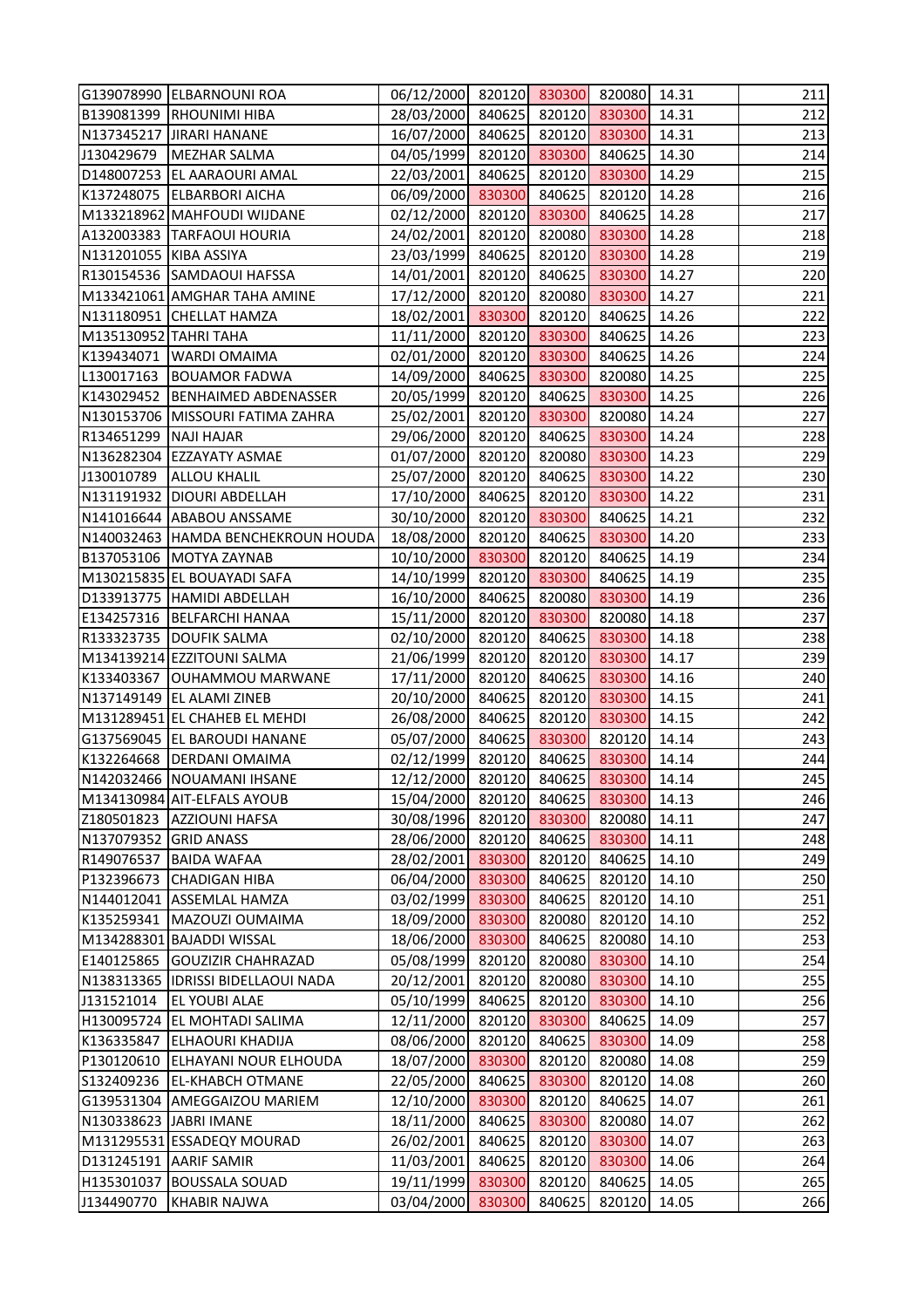|                       | E143060199   HAROUCH MOHAMMED         | 15/08/2000 830300 820080              |        |        | 840625 | 14.05 | 267 |
|-----------------------|---------------------------------------|---------------------------------------|--------|--------|--------|-------|-----|
|                       | N136301999 CHAKER LAMIAE              | 02/09/2000 820120                     |        | 840625 | 830300 | 14.04 | 268 |
|                       | N140033117 ZAROUF AMINA               | 10/05/2000                            | 820120 | 840625 | 830300 | 14.04 | 269 |
|                       | G136480326 ABDANE IMANE               | 18/01/2001                            | 820120 | 820080 | 830300 | 14.04 | 270 |
|                       | D139311774 BOUBEKRI AHLAM             | 11/10/1999                            | 830300 | 820080 | 840625 | 14.03 | 271 |
|                       | N142057633 KARRIMOU FATIMA ZAHRAE     | 07/06/2000                            | 840625 | 830300 | 820120 | 14.03 | 272 |
|                       | R140061836 AMMARA ANAS                | 13/02/1998                            | 830300 | 820080 | 840625 | 14.02 | 273 |
|                       | G130507556 EL QAD IMANE               | 02/07/2000                            | 830300 | 840625 | 820120 | 14.02 | 274 |
|                       | K131341390 EL AKDARI DOUNIA           | 19/11/2000                            | 830300 | 840625 | 820120 | 14.01 | 275 |
|                       | G141043369 ZOUINE OUMAIMA             | 28/02/2001                            | 820120 | 840625 | 830300 | 14.01 | 276 |
|                       | R143015778 CHAFII NOUHAILA            | 28/07/2000 830300                     |        | 820120 | 820080 | 14.00 | 277 |
|                       | R130139869 HARIFA KHADIJA             | 05/09/2000 830300                     |        | 820080 | 820120 | 14.00 | 278 |
| J138456258            | <b>EL HABACHA SOUFIANE</b>            | 02/05/2000                            | 820120 | 840625 | 830300 | 14.00 | 279 |
| R137637147            | <b>EL ADI ANAS</b>                    | 28/11/2000                            | 820120 | 840625 | 830300 | 14.00 | 280 |
|                       | G134206966 EL HAZZAB OUMAIMA          | 21/08/2000                            | 830300 | 820120 | 840625 | 13.99 | 281 |
|                       | F143068389 HAMRAOUI CHAIMA            | 12/08/2000                            | 820120 | 830300 | 840625 | 13.98 | 282 |
|                       | R138657141   KHADROUB FATIMA-EZZAHRAA | 12/05/2000                            | 830300 | 820120 | 840625 | 13.96 | 283 |
|                       | G139557378 LAHMAMDA SAFAE             | 31/08/2000                            | 820120 | 830300 | 840625 | 13.96 | 284 |
|                       | N148025170   FARAJ MERYEM             | 14/02/2000                            | 840625 | 820080 | 830300 | 13.96 | 285 |
|                       | K139494778   ASSAMDI YASSINE          | 10/07/1999                            | 820120 | 830300 | 840625 | 13.95 | 286 |
|                       | K137444413 AASLI OUMAIMA              | 09/12/2000                            | 820120 | 830300 | 820080 | 13.94 | 287 |
|                       | G139338817 LAARAIBI WISSAL            | 31/07/2000                            | 840625 | 820120 | 830300 | 13.94 | 288 |
|                       | P120023353  IMROSEN AYOUB             | 27/06/2000                            | 820120 | 830300 | 840625 | 13.93 | 289 |
|                       | D138785047 CHABBA IMANE               | 12/07/2000                            | 820120 | 830300 | 840625 | 13.93 | 290 |
|                       | P141096094   DEGOUN HALA              | 22/10/2000                            | 840625 | 820120 | 830300 | 13.93 | 291 |
|                       | R131772705 SEBBAR NISRINE             | 10/03/2001                            | 840625 | 820120 | 830300 | 13.93 | 292 |
| E133161552            | <b>ABBAD NOUHAILA</b>                 | 29/06/2000                            | 840625 | 820080 | 830300 | 13.93 | 293 |
|                       | G135515690   TIHITI LAMIA             | 29/03/2000                            | 820120 | 830300 | 840625 | 13.92 | 294 |
| J131417493            | <b>LEMRANI SIHAM</b>                  | 03/08/2000                            | 830300 | 820080 | 840625 | 13.91 | 295 |
|                       | K133490685   MOUSSABIH DOAE           | 19/10/2000                            | 840625 | 830300 | 820120 | 13.91 | 296 |
|                       | <b>S132255416 CHAFIK IMANE</b>        | 23/08/2000                            | 830300 | 820120 | 840625 | 13.90 | 297 |
|                       | M138472342 FAOUZI ABDELMOUNAIM        | 11/02/2000 820120 840625 830300 13.90 |        |        |        |       | 298 |
| D131476443 RAFIK DOHA |                                       | 03/02/2001                            | 840625 | 820120 | 830300 | 13.90 | 299 |
|                       | N149018126 MOUTAQI KAWTAR             | 03/03/2001                            | 820120 | 840625 | 830300 | 13.89 | 300 |
|                       | N135343712 HADDAFI AYMANE             | 21/10/2000                            | 840625 | 830300 | 820120 | 13.88 | 301 |
| L134180637            | <b>ZAROUKI ZINEB</b>                  | 18/04/2000                            | 830300 | 820120 | 840625 | 13.87 | 302 |
| R137918542            | <b>MOUKHLIS MANAL</b>                 | 03/02/2001                            | 820120 | 820080 | 830300 | 13.87 | 303 |
|                       | B139048796 ATIFI HOURIA               | 29/03/2000                            | 830300 | 840625 | 820080 | 13.86 | 304 |
|                       | D134411595   ER-RAKIBI YOUSSEF        | 22/02/2000                            | 820120 | 820080 | 830300 | 13.86 | 305 |
| E145070460            | <b>BELAOUNI ASMAE</b>                 | 17/12/2000                            | 840625 | 820080 | 830300 | 13.86 | 306 |
|                       | G133434004 DARMOUCH OUMAIMA           | 21/01/2000                            | 820120 | 840625 | 830300 | 13.85 | 307 |
|                       | N144029655   MANSOURI ALAE            | 01/01/2001                            | 820120 | 840625 | 830300 | 13.83 | 308 |
| K130016362            | <b>RAMI OUIAME</b>                    | 18/12/2000                            | 830300 | 820120 | 840625 | 13.82 | 309 |
| J134251269            | CHAKIR FATIMA-EZZAHRAA                | 30/03/2001                            | 820080 | 830300 | 840625 | 13.82 | 310 |
|                       | M135404964 AOURASSE YOUNESS           | 25/11/2000                            | 820120 | 840625 | 830300 | 13.82 | 311 |
| R132480987            | <b>LAHMID BADR</b>                    | 10/07/2000                            | 820120 | 830300 | 840625 | 13.80 | 312 |
| J131280853            | <b>TAHIRI ASMA</b>                    | 17/09/1999                            | 820080 | 820120 | 830300 | 13.80 | 313 |
| R139644592            | <b>ELALAOUI ASMAA</b>                 | 28/11/1999                            | 820120 | 840625 | 830300 | 13.76 | 314 |
|                       | N137179936 EL BRAHMI SIHAM            | 27/09/2000                            | 820120 | 840625 | 830300 | 13.76 | 315 |
| S139250199            | <b>TALBI KHADIJA</b>                  | 17/11/2000                            | 820120 | 840625 | 830300 | 13.76 | 316 |
|                       | N130347939 AMGHAR ASMAE               | 27/02/2001                            | 840625 | 820080 | 830300 | 13.76 | 317 |
| R135387387            | <b>WADY HASNAE</b>                    | 10/04/2000                            | 830300 | 820120 | 820080 | 13.75 | 318 |
|                       | D139750128 AARAB IMANE                | 26/06/2000                            | 840625 | 830300 | 820120 | 13.75 | 319 |
|                       | G132675618 OUDRAR MOHAMED             | 28/11/2000                            | 820120 | 840625 | 830300 | 13.75 | 320 |
|                       | N142037310 EL MOUTAOUAFFIQ MERYEM     | 21/10/1999                            | 840625 | 820120 | 830300 | 13.75 | 321 |
|                       | N133221264 RHAFFOULI ASMAE            | 18/04/2000                            | 820120 | 840625 | 830300 | 13.74 | 322 |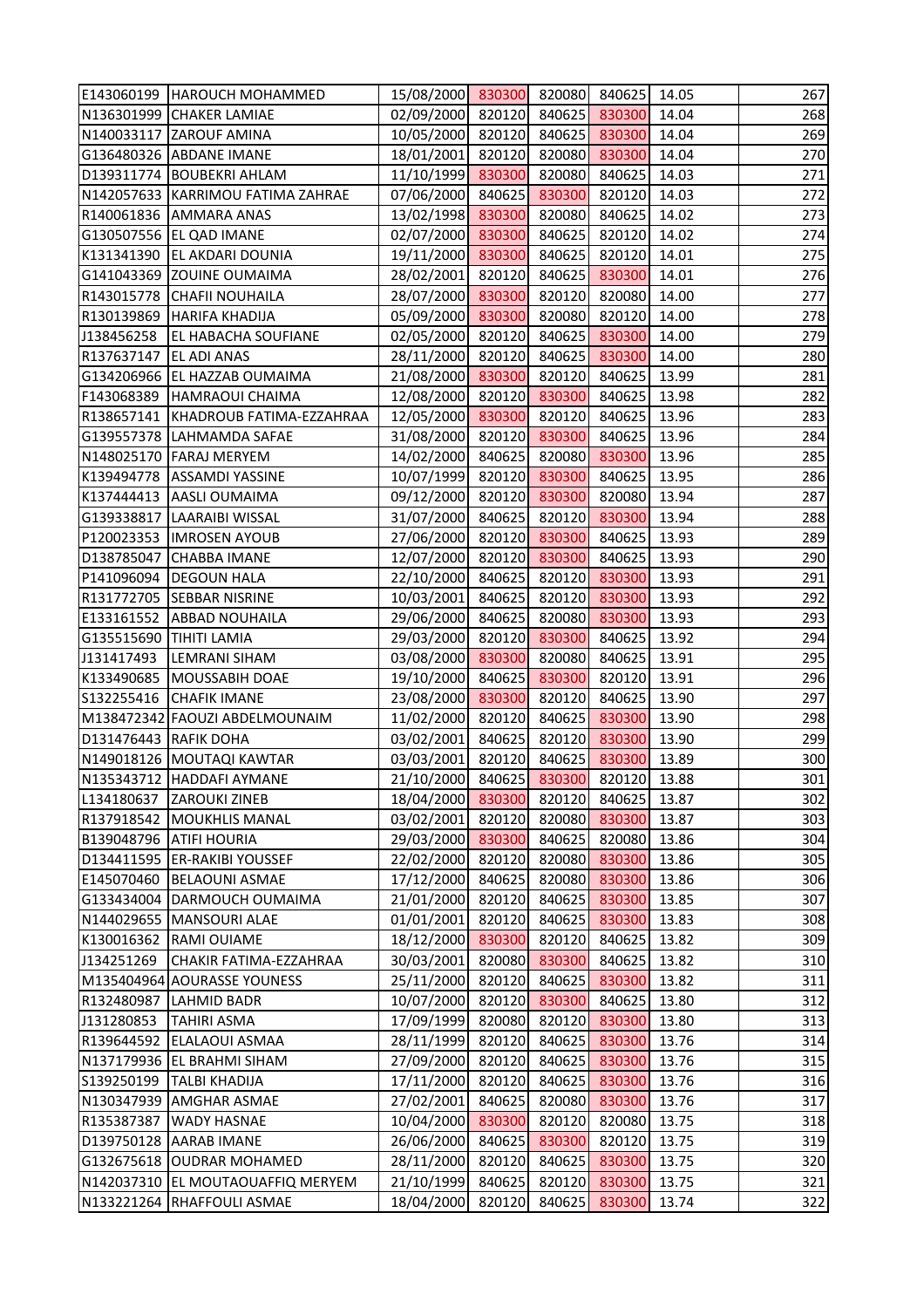|                       | J110001986  EL ALAOUI-ELABDALLAOUI NOUH 28/06/2000  840625  820120  830300 |                                       |        |        |        | 13.74 | 323 |
|-----------------------|----------------------------------------------------------------------------|---------------------------------------|--------|--------|--------|-------|-----|
|                       | R130053275   EL BARKAOUI MOHAMED NABIL                                     | 05/06/2000                            | 820080 | 830300 | 820120 | 13.73 | 324 |
|                       | M134457656 MSAAD HAJAR                                                     | 05/01/2000                            | 820120 | 830300 | 840625 | 13.73 | 325 |
|                       | K136441919   MESSAK ZAINEB                                                 | 07/03/2000                            | 830300 | 820120 | 820080 | 13.72 | 326 |
|                       | N131356587 BENKIRANE YOUNESS                                               | 09/12/2000                            | 820120 | 830300 | 820080 | 13.72 | 327 |
|                       | N148040497 AFRAG ABDERRAHMANE                                              | 31/05/2000                            | 820120 | 820080 | 830300 | 13.72 | 328 |
|                       | L133176339 JJOUAICHA MOHAMED                                               | 23/11/2000                            | 830300 | 820120 | 840625 | 13.71 | 329 |
| J141068586            | <b>MANSOUR HAJAR</b>                                                       | 29/05/2000                            | 830300 | 820120 | 840625 | 13.71 | 330 |
| N141016732 LAHLOU ALI |                                                                            | 04/10/2000                            | 820120 | 840625 | 830300 | 13.71 | 331 |
|                       | D137478025 NEJMEDINE LAHCEN                                                | 20/01/2000                            | 830300 | 820120 | 840625 | 13.70 | 332 |
|                       | S134408132   BOUACHRI DOUNYA                                               | 21/08/2000                            | 820120 | 840625 | 830300 | 13.70 | 333 |
|                       | N137310635  BENSADDIQ ZIYAD                                                | 12/08/2000                            | 840625 | 830300 | 820120 | 13.69 | 334 |
|                       | N147031264 BOUMAAOUI HANANE                                                | 29/05/2000                            | 840625 | 820120 | 830300 | 13.69 | 335 |
|                       | H132095827 MKHARTI ICHRAK                                                  | 28/10/2001                            | 820120 | 830300 | 840625 | 13.68 | 336 |
|                       | E134243936 LAKOUTI HOUDA                                                   | 20/11/2000                            | 840625 | 830300 | 820080 | 13.68 | 337 |
|                       | G138504274 EL MAMOUNE MERIEM                                               | 15/12/2000                            | 830300 | 820120 | 840625 | 13.67 | 338 |
|                       | R130794855 SADOQ SALMA                                                     | 28/02/2001                            | 820120 | 830300 | 820080 | 13.67 | 339 |
|                       | N134156353 MELIANI IKRAM                                                   | 20/04/2000                            | 820120 | 830300 | 840625 | 13.66 | 340 |
|                       | S137409157 ZDAIK LAMIAE                                                    | 26/12/2000                            | 820120 | 830300 | 820080 | 13.66 | 341 |
|                       | N136232181 FADLI KARIMA                                                    | 06/02/2000                            | 820120 | 840625 | 830300 | 13.66 | 342 |
|                       | F132366473 ESSALIH DOHA                                                    | 19/09/2000                            | 820120 | 840625 | 830300 | 13.65 | 343 |
|                       | P134126704   BAKHOUCH DALAL                                                | 30/07/2000                            | 820120 | 840625 | 830300 | 13.65 | 344 |
|                       | M131522779 OUKHEDDI MUSTAPHA                                               | 07/01/1999 830300                     |        | 820080 | 840625 | 13.64 | 345 |
|                       | D137149262 OUFARI MOHAMED                                                  | 12/08/2000                            | 820120 | 820080 | 830300 | 13.64 | 346 |
|                       | K133453567   MELLOUK HALA                                                  | 26/11/2000                            | 830300 | 820120 | 820080 | 13.63 | 347 |
|                       | N138232812 ED-DICH IMANE                                                   | 26/06/1999                            | 840625 | 830300 | 820120 | 13.63 | 348 |
| J134449325            | <b>CHOUKI ZINEB</b>                                                        | 31/01/2001                            | 820120 | 830300 | 820080 | 13.62 | 349 |
| J137191626            | <b>ELMALETY OUMAIMA</b>                                                    | 28/08/2000 830300                     |        | 820120 | 840625 | 13.60 | 350 |
|                       | M137413901 KAMIL HAMZA                                                     | 07/05/2000                            | 830300 | 820120 | 840625 | 13.59 | 351 |
|                       | E148035724 BELBACHIR RACHA                                                 | 02/09/2000                            | 820120 | 830300 | 840625 | 13.58 | 352 |
|                       | E143029270 EL BAKKALI YASSMINE                                             | 21/10/1999 820120                     |        | 830300 | 820080 | 13.58 | 353 |
|                       | N141010886 KHOMSI EL HASSOUNI MOHAME                                       | 22/08/2000 820120 830300 840625 13.57 |        |        |        |       | 354 |
|                       | G135778789 ELHIDDIOUI NADA                                                 | 22/05/2000                            | 820120 | 840625 | 830300 | 13.57 | 355 |
|                       | L139287212   EL OMARI YASMINE                                              | 31/05/2000                            | 840625 | 820120 | 830300 | 13.57 | 356 |
|                       | S139255526   HAL-HOUSSINE NOUHAILA                                         | 18/10/2000                            | 830300 | 820120 | 840625 | 13.56 | 357 |
|                       | M135516640 BOUYARMANE CHAYMAE                                              | 02/09/2000                            | 820120 | 840625 | 830300 | 13.56 | 358 |
|                       | M130080443 BELHROUKIA CHADEN                                               | 26/02/2001                            | 820080 | 830300 | 820120 | 13.55 | 359 |
| L130013194            | <b>ABIDA OUSSAMA</b>                                                       | 26/07/2000                            | 820120 | 830300 | 820080 | 13.55 | 360 |
| J138201446            | <b>EL AZHARI YOUSRA</b>                                                    | 19/10/2000                            | 830300 | 820120 | 840625 | 13.54 | 361 |
|                       | R139290680   WALAH GHITA                                                   | 27/06/2000                            | 820120 | 840625 | 830300 | 13.54 | 362 |
|                       | S144050442   MAAROUF CHAYMAE                                               | 24/08/2000                            | 820120 | 830300 | 840625 | 13.53 | 363 |
|                       | R136839179   LABZAE NADA                                                   | 08/03/2000                            | 840625 | 830300 | 820120 | 13.52 | 364 |
|                       | R131507601 KDAD MANAL                                                      | 07/11/2000                            | 830300 | 820120 | 840625 | 13.51 | 365 |
|                       | N132179943   MARDOUDE WIAME                                                | 13/02/2001                            | 820080 | 820120 | 830300 | 13.51 | 366 |
|                       | M132401048 AIT AKKA HAFSA                                                  | 20/10/1999                            | 830300 | 840625 | 820120 | 13.50 | 367 |
|                       | F137049870 MOUAOUIYA KAWTAR                                                | 23/01/1999                            | 840625 | 830300 | 820120 | 13.48 | 368 |
|                       | N130149038 EL GOURARI AYA                                                  | 09/10/2000                            | 840625 | 820120 | 830300 | 13.48 | 369 |
|                       | N130170515 EL FIKHI ZAKARIA                                                | 03/12/2000                            | 830300 | 840625 | 820120 | 13.47 | 370 |
|                       | N135170999 EL MAJDOUBY ZINEB                                               | 20/04/2000                            | 820120 | 830300 | 840625 | 13.47 | 371 |
|                       | F146048028 EL JAOUID EL MEHDI                                              | 17/03/2000                            | 820120 | 840625 | 830300 | 13.46 | 372 |
|                       | L139260760 GUENNAN CHAIMAE                                                 | 12/04/2000                            | 840625 | 820120 | 830300 | 13.46 | 373 |
|                       | M138446519 EL YAAKOUBI KHAOULA                                             | 01/12/1999                            | 830300 | 840625 | 820120 | 13.45 | 374 |
|                       | P133375920 ZERRAD BOUTAINA                                                 | 20/01/2000                            | 820120 | 830300 | 840625 | 13.45 | 375 |
|                       | G144043415   OUARRI IMANE                                                  | 04/06/2000                            | 820120 | 840625 | 830300 | 13.45 | 376 |
|                       | N135179937 ARHOUNE CHAIMAE                                                 | 13/02/2000                            | 820120 | 830300 | 820080 | 13.44 | 377 |
| R135470133            | <b>FAHES NADA</b>                                                          | 16/09/2000                            | 820120 | 840625 | 830300 | 13.44 | 378 |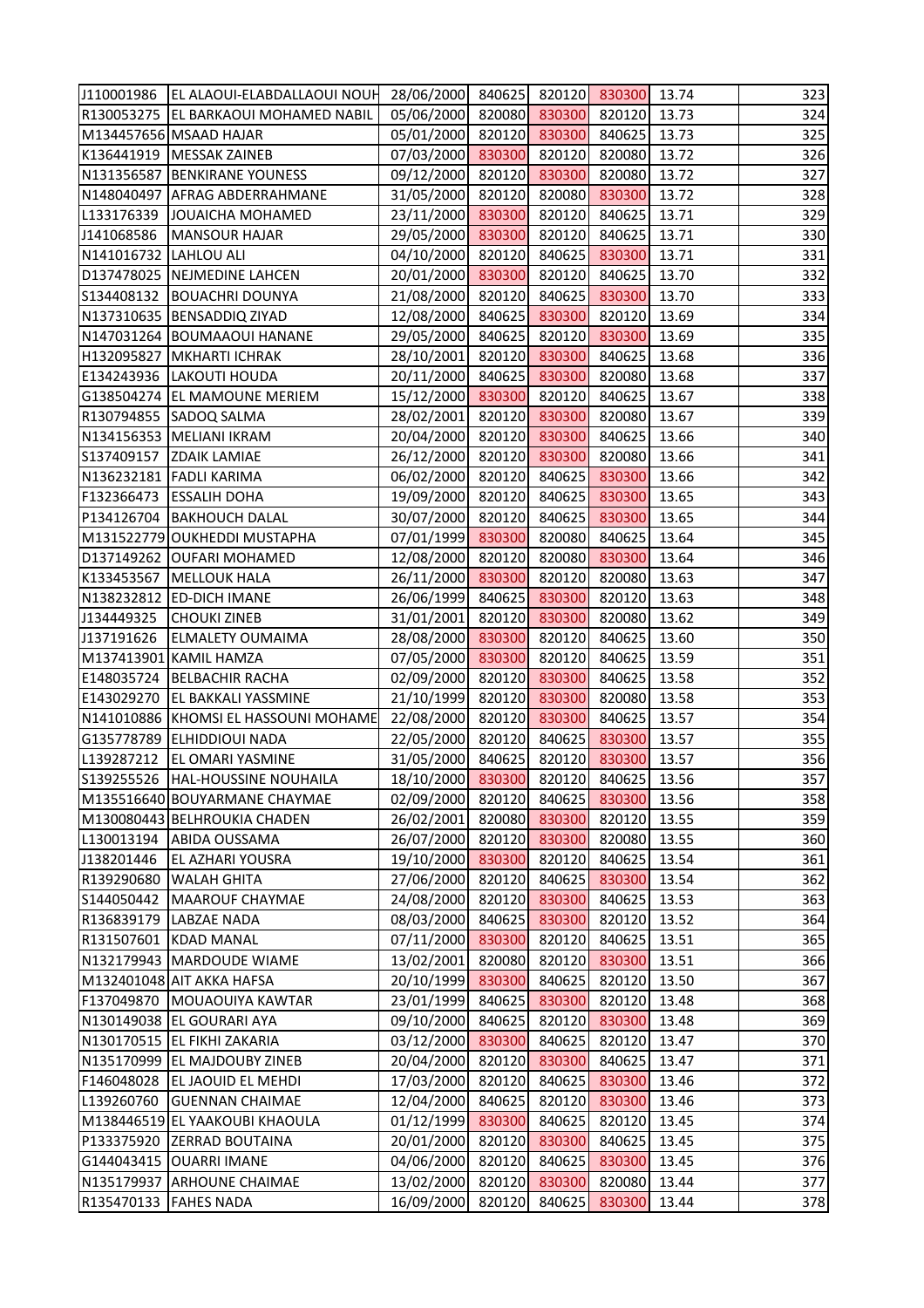| F133118608 ALLALI HIBA |                                  | 09/10/2000 820120 840625 830300       |        |        |        | 13.44 | 379 |
|------------------------|----------------------------------|---------------------------------------|--------|--------|--------|-------|-----|
|                        | R136540694 BARAH MARYAM          | 05/10/2000 840625                     |        | 820120 | 830300 | 13.44 | 380 |
|                        | S136304906 SOUFAH MOHAMED        | 04/06/2000                            | 820120 | 830300 | 840625 | 13.42 | 381 |
|                        | R134868733   HASSARI BADR        | 15/03/2000                            | 820120 | 840625 | 830300 | 13.42 | 382 |
|                        | N149016724   DEMNATI ALI         | 30/07/2000 820120                     |        | 840625 | 830300 | 13.42 | 383 |
|                        | E144060331   TOUMI ANASS         | 10/03/2000                            | 820120 | 840625 | 830300 | 13.42 | 384 |
| P141095944 AYDI IMANE  |                                  | 16/12/2000                            | 840625 | 820120 | 830300 | 13.42 | 385 |
|                        | K135315029 SEMLALI MOHAMMED-RIDA | 17/10/2000                            | 840625 | 820080 | 830300 | 13.42 | 386 |
| J139338402             | <b>HOUNI SAMIA</b>               | 06/08/2000                            | 820120 | 830300 | 840625 | 13.41 | 387 |
| J135215935             | <b>FARHA ZAKARIYAA</b>           | 28/07/1998 840625                     |        | 820080 | 830300 | 13.41 | 388 |
|                        | S135280008   EL AZHAR RABAB      | 21/03/2000                            | 840625 | 820120 | 830300 | 13.41 | 389 |
|                        | N140016611 ALAOUI NADA           | 23/01/2001 820080                     |        | 830300 | 820120 | 13.40 | 390 |
|                        | G135433605 JJARY FATIMAEZZAHRA   | 24/10/2000 820120                     |        | 840625 | 830300 | 13.40 | 391 |
|                        | N137353134 BENSEDIK ASMAE        | 05/01/2001                            | 820120 | 820080 | 830300 | 13.40 | 392 |
|                        | N120003191 EL KHOUDRI AYOUB      | 08/11/2000                            | 820120 | 840625 | 830300 | 13.40 | 393 |
|                        | R131485979 LARAKI DOUAA          | 01/04/2000 830300                     |        | 820120 | 840625 | 13.39 | 394 |
|                        | R139844535 GHALBI HIND           | 08/11/2000 820120                     |        | 830300 | 840625 | 13.39 | 395 |
|                        | M134327106 OUTAYOUFT BOTAINA     | 21/02/2001                            | 830300 | 820120 | 820080 | 13.38 | 396 |
|                        | D136099499 CHENAOUI HAMZA        | 30/09/1999                            | 820120 | 840625 | 830300 | 13.36 | 397 |
|                        | R138785042 ES-SAMLALI ABDELLAH   | 27/01/2000                            | 830300 | 820120 | 840625 | 13.35 | 398 |
|                        | E143035819   AMARTI ESSADDIK     | 25/10/2000                            | 840625 | 830300 | 820120 | 13.35 | 399 |
|                        | N137368328 MECHYAKHA OMAR        | 01/09/2000 820080                     |        | 820120 | 830300 | 13.35 | 400 |
|                        | G137397079   BAAKI AYMANE        | 13/08/1999 820120                     |        | 830300 | 840625 | 13.34 | 401 |
|                        | R147015878 SAFOUANE ISMAIL       | 16/05/2000                            | 820120 | 840625 | 830300 | 13.34 | 402 |
|                        | R135620066  BOUHLAL HAJAR        | 25/01/2000                            | 820120 | 840625 | 830300 | 13.34 | 403 |
| D130025363 ELAZIZ SANA |                                  | 29/06/2000                            | 840625 | 830300 | 820120 | 13.33 | 404 |
|                        | J139503635   MAAZOUZ WISSAL      | 20/09/2000                            | 830300 | 820080 | 820120 | 13.32 | 405 |
|                        | R133624137 TRAI ACHRAF           | 22/09/2000                            | 820120 | 830300 | 840625 | 13.32 | 406 |
|                        | N145032422 CHAOUI GHITA          | 04/08/2000                            | 820120 | 840625 | 830300 | 13.31 | 407 |
|                        | N136146376 ADADI OTHMANE         | 01/05/2001                            | 840625 | 820120 | 830300 | 13.31 | 408 |
|                        | N144051699 HAJJOUJI SOUKAINA     | 21/05/2000 820120                     |        | 840625 | 830300 | 13.30 | 409 |
|                        | G132593350 TAZI MOHAMED          | 08/07/2000 820120 830300 840625 13.29 |        |        |        |       | 410 |
|                        | N140042132 EL GHZIOUI ZIAD       | 03/06/2000                            | 820120 | 840625 | 830300 | 13.29 | 411 |
|                        | N138306972 MESSOUDI NAOUAL       | 08/09/2000                            | 840625 | 820120 | 830300 | 13.29 | 412 |
|                        | Z187000659 YABAHDDOU AICHA       | 29/05/1997                            | 830300 | 820080 | 820120 | 13.27 | 413 |
|                        | S135311526   EL-AOUNI AHLAM      | 01/10/2000                            | 820120 | 830300 | 840625 | 13.27 | 414 |
| J142072855             | <b>AKOUBI IMANE</b>              | 11/10/2000                            | 840625 | 830300 | 820120 | 13.27 | 415 |
| J138164339             | <b>ZIANNE MANAL</b>              | 12/09/2000                            | 820120 | 830300 | 840625 | 13.26 | 416 |
|                        | P138536652 NAIT EL ARBI HAFSA    | 21/02/2001                            | 840625 | 830300 | 820120 | 13.26 | 417 |
|                        | F138366343   A LALOU HAJAR       | 24/01/2000                            | 830300 | 840625 | 820080 | 13.24 | 418 |
|                        | M136535303 BEN ALLAL IKRAM       | 07/11/2000                            | 820120 | 840625 | 830300 | 13.24 | 419 |
|                        | G146044444 BISSAR YOUSRA         | 24/03/2000                            | 830300 | 840625 | 820080 | 13.23 | 420 |
|                        | M131425984 OUDDICH MUSTAPHA      | 06/11/2000                            | 820120 | 830300 | 820080 | 13.23 | 421 |
| F136336229             | <b>EL HADRI IMANE</b>            | 02/09/2000                            | 820120 | 830300 | 840625 | 13.23 | 422 |
|                        | G139315011   HAFFAR AMAL         | 12/10/2000                            | 820120 | 840625 | 830300 | 13.22 | 423 |
| K130050657             | <b>EL ATMANI OUSSAMA</b>         | 11/10/2000                            | 820120 | 840625 | 830300 | 13.22 | 424 |
| L132198475             | <b>ZAILAF FATIMA-EZZAHRA</b>     | 13/01/2001                            | 820120 | 840625 | 830300 | 13.22 | 425 |
| J130005229             | <b>CHHAB ZINEB</b>               | 04/01/2001                            | 840625 | 820120 | 830300 | 13.22 | 426 |
|                        | N145051706   LAGHZAOUI CHAIMAA   | 01/01/2001                            | 830300 | 820120 | 840625 | 13.21 | 427 |
|                        | E145124284  LAHSSAINI MOHAMMED   | 11/09/2000                            | 820120 | 830300 | 840625 | 13.21 | 428 |
| R136528248   FAIZ HIBA |                                  | 08/10/2000                            | 840625 | 820120 | 830300 | 13.21 | 429 |
|                        | M130087004 MECHICHE SOUHAIL      | 01/03/2001                            | 830300 | 820120 | 840625 | 13.20 | 430 |
|                        | P139423492   BELCAID RANIA       | 07/11/2000                            | 820120 | 820080 | 830300 | 13.20 | 431 |
| F136404691             | <b>LECHHEB AYMANE</b>            | 21/06/2000                            | 840625 | 820120 | 830300 | 13.20 | 432 |
|                        | M141047145 TANNOUCH SOUHAILA     | 27/02/2000                            | 820120 | 830300 | 840625 | 13.19 | 433 |
|                        | F140048062   HILMI ACHRAF        | 21/01/1999                            | 820080 | 840625 | 830300 | 13.19 | 434 |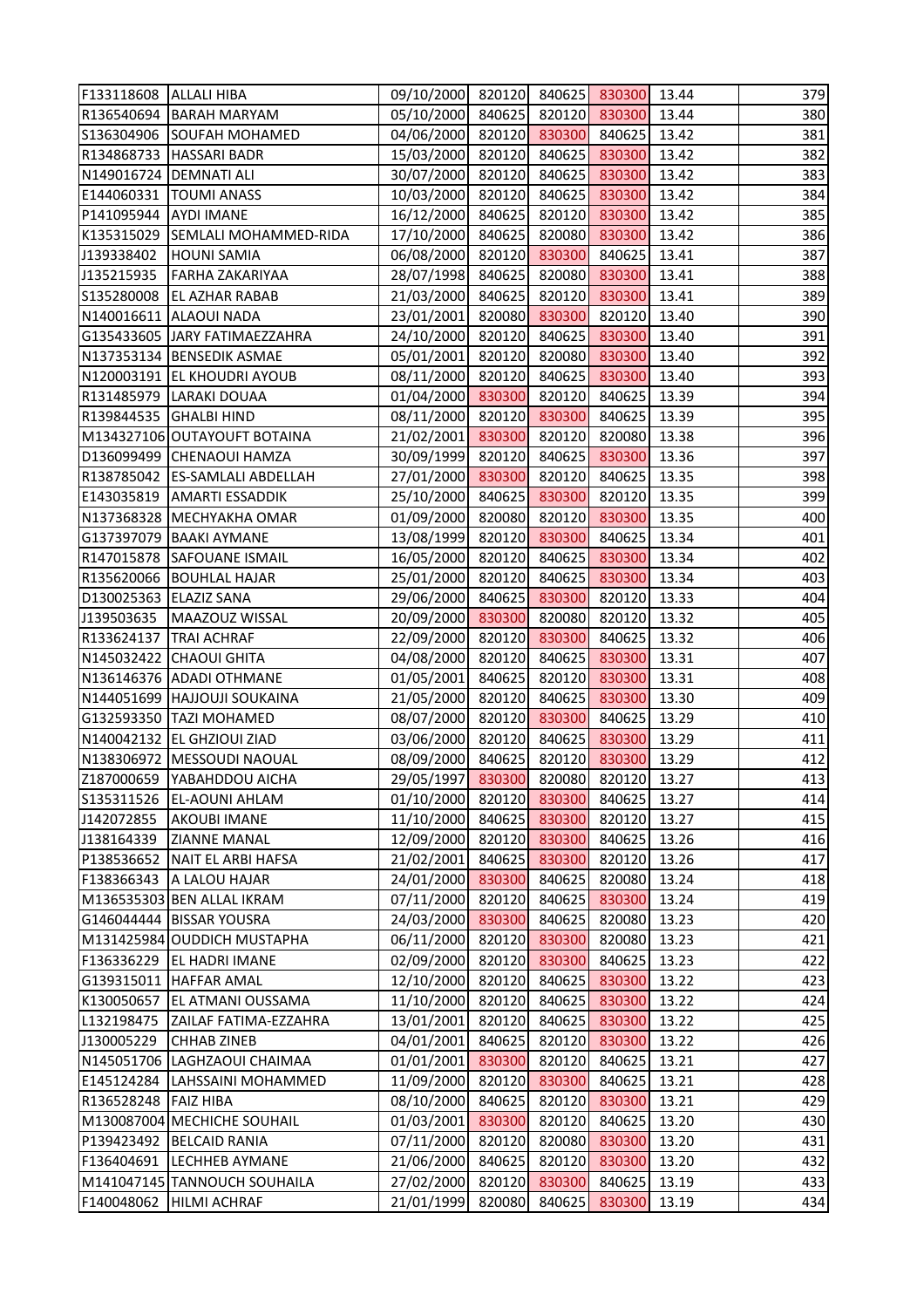| N131347695 FIRA SAFAE    |                                         | 27/01/2000 840625 830300 820120 13.18 |        |        |               |       | 435 |
|--------------------------|-----------------------------------------|---------------------------------------|--------|--------|---------------|-------|-----|
|                          | N147042154 MAMOUNI ALAOUI ASMAE         | 21/04/2001 830300 820080 820120 13.17 |        |        |               |       | 436 |
|                          | G134621952  IMOULA EL MEHDI             | 22/08/2000 820120 830300              |        |        | 820080        | 13.17 | 437 |
|                          | P133527461   BNIAICH BASMA              | 13/03/2001                            | 840625 | 830300 | 820120        | 13.17 | 438 |
|                          | F145009618 ELMOUDDENE HATIM             | 18/11/2000 820120                     |        | 820080 | 830300        | 13.17 | 439 |
|                          | R131897274   BELGOURCH LOUBNA           | 26/06/2000                            | 820120 | 840625 | 830300        | 13.17 | 440 |
|                          | M130472144 SLAMI IKRAM                  | 02/01/2000 820080                     |        |        | 820120 830300 | 13.16 | 441 |
|                          | N130079388 BOUSSETTA OUMAIMA            | 16/10/2000                            | 820080 | 840625 | 830300        | 13.16 | 442 |
|                          | D147024550 BOUTABIA DIAA                | 14/04/2000                            | 820120 | 840625 | 830300        | 13.16 | 443 |
| J130004076               | <b>PAKHROU ANOUAR</b>                   | 25/01/2000 820120 840625              |        |        | 830300        | 13.16 | 444 |
| J133313820               | KAROUDI FADOUA                          | 14/10/1999 820120                     |        | 840625 | 830300        | 13.15 | 445 |
|                          | G134417233 KRIMIS AMJAD                 | 28/06/2000 820120                     |        |        | 840625 830300 | 13.15 | 446 |
|                          | N145051698 KHALFI IBTIHAL               | 06/02/2001 820120                     |        | 840625 | 830300        | 13.15 | 447 |
| J110071661               | <b>DACHEIKH YOUNES</b>                  | 07/01/2001                            | 840625 | 820120 | 830300        | 13.15 | 448 |
|                          | N143037366   MESSLOHI YOUSSRA           | 28/01/2001                            | 830300 | 820120 | 840625        | 13.14 | 449 |
|                          | R131312698   KARBA OUSSAMA              | 13/01/2000 840625                     |        | 830300 | 820080        | 13.14 | 450 |
|                          | N138175723 EL BOUZAKRI EL IDRISSI MOHAM | 28/10/2000 820120                     |        | 840625 | 830300        | 13.14 | 451 |
|                          | S133205540 RHALIM CHAKIB                | 14/07/2000 840625                     |        | 830300 | 820120        | 13.13 | 452 |
| J135500458               | <b>TAOUFIK NASSIMA</b>                  | 27/09/2000                            | 840625 | 820120 | 830300        | 13.13 | 453 |
| J149050569               | <b>MOUMEN SAWSAN</b>                    | 21/03/2001                            | 820120 | 840625 | 830300        | 13.12 | 454 |
|                          | S130394954   HASSINI OUMAYMA            | 10/07/2000 820120 830300              |        |        | 840625        | 13.10 | 455 |
|                          | N148063068   LASHAB SAMIA               | 18/11/2000 840625                     |        | 830300 | 820080        | 13.10 | 456 |
| J139548969               | <b>BAHEMI HAYAT</b>                     | 06/04/1999 840625 820080 830300       |        |        |               | 13.10 | 457 |
|                          | S138409179   EL BOUHALI AYMANE          | 04/09/2000 830300                     |        | 820120 | 840625        | 13.09 | 458 |
|                          | G133462277 ELKHAILI YOUSSOUF            | 13/08/2000 820120                     |        | 840625 | 830300        | 13.08 | 459 |
|                          | N140018123 EL MOUGHARRAB ASMAE          | 26/03/2000 820120 830300              |        |        | 820080        | 13.07 | 460 |
| E139024371   BABA SAFAA  |                                         | 14/03/2000 820120 830300              |        |        | 840625        | 13.05 | 461 |
|                          | S139409170   EL-MERZOUKI ACHRAF         | 01/08/2000 820120 840625              |        |        | 830300        | 13.05 | 462 |
|                          | K140071879   YACOUBI ABIR               | 06/09/2000 820120                     |        | 840625 | 830300        | 13.05 | 463 |
| F137256847   HILAL RAJAA |                                         | 09/02/2001                            | 820120 | 830300 | 840625        | 13.04 | 464 |
| J134203692               | <b>EL KESSIMI ISMAIL</b>                | 20/06/2000 820120 840625 830300 13.04 |        |        |               |       | 465 |
|                          | D131283182 BOUKERRI WALID               | 11/08/2000 840625 820120 830300 13.04 |        |        |               |       | 466 |
|                          | D131095826 AIT KHOUYA MOUH SIHAM        | 14/12/1999                            | 830300 | 840625 | 820120        | 13.03 | 467 |
| R138584277 EL BAYA AYA   |                                         | 27/01/2001                            | 830300 | 840625 | 820080        | 13.03 | 468 |
|                          | P140019000 CHERKAOUI SALMANE            | 29/01/2001                            | 830300 | 820120 | 840625        | 13.02 | 469 |
|                          | M135372640 BOUJNANE BADR                | 29/04/2000                            | 820120 | 830300 | 840625        | 13.02 | 470 |
| J136368577               | <b>BOUHADDI MARWA</b>                   | 27/12/1999                            | 820120 | 840625 | 830300        | 13.02 | 471 |
|                          | N135149159 CHELLAL SALAH.EDDINE         | 26/12/2000                            | 840625 | 830300 | 820080        | 13.01 | 472 |
|                          | K134348376   TABIBI WISSAL              | 30/09/2000                            | 820120 | 840625 | 830300        | 13.01 | 473 |
|                          | R134283433   BOURRAKH ZINEB             | 04/03/2001                            | 840625 | 830300 | 820120        | 13.00 | 474 |
|                          | N137364800 MASROUR ZINEB                | 13/07/2000                            | 830300 | 840625 | 820080        | 12.99 | 475 |
| J139215790               | <b>ELOMARI YASMINE</b>                  | 04/04/2000                            | 820120 | 830300 | 840625        | 12.99 | 476 |
|                          | N131368161 EL KHADIRI SALMA             | 02/05/2000                            | 830300 | 840625 | 820080        | 12.98 | 477 |
|                          | M137212846 TOUIBI MERIEM                | 09/03/2000                            | 820120 | 830300 | 840625        | 12.98 | 478 |
|                          | F137257021 KAMAL HALIMA                 | 08/12/2000                            | 820120 | 820080 | 830300        | 12.98 | 479 |
|                          | R145034591 SABILE GHITA                 | 05/03/2001                            | 820120 | 840625 | 830300        | 12.98 | 480 |
|                          | N138272057 BOUHAFRA OUMAIMA             | 23/08/2000                            | 840625 | 820120 | 830300        | 12.98 | 481 |
|                          | M130080442 BOUTACHRIFT MANALE           | 23/05/2000                            | 830300 | 820080 | 820120        | 12.97 | 482 |
|                          | J134449328   EL ASRI TAOUFIK            | 17/08/2000                            | 830300 | 820120 | 840625        | 12.97 | 483 |
|                          | M148070370 CHEDDADI IBTISSAM            | 10/12/2000                            | 840625 | 820120 | 830300        | 12.97 | 484 |
|                          | M138406137 EL OUALI ACHRAF              | 17/10/2000                            | 840625 | 830300 | 820120        | 12.96 | 485 |
|                          | P110134343 KERKICH AYMAN                | 21/08/2000                            | 820120 | 840625 | 830300        | 12.96 | 486 |
|                          | S139423461  RHOUBACHI HASNAE            | 04/04/2001                            | 830300 | 820080 | 820120        | 12.95 | 487 |
|                          | N145005332 JRONDI OTHMANE               | 27/01/2001                            | 820120 | 830300 | 820080        | 12.95 | 488 |
|                          | S133343065   LAHRACHE ZAKARIAE          | 14/01/2001                            | 820120 | 840625 | 830300        | 12.95 | 489 |
| L139021731               | <b>ELHARSALI OTHMANE</b>                | 14/01/2000                            |        | 840625 | 830300        | 12.95 | 490 |
|                          |                                         |                                       | 820120 |        |               |       |     |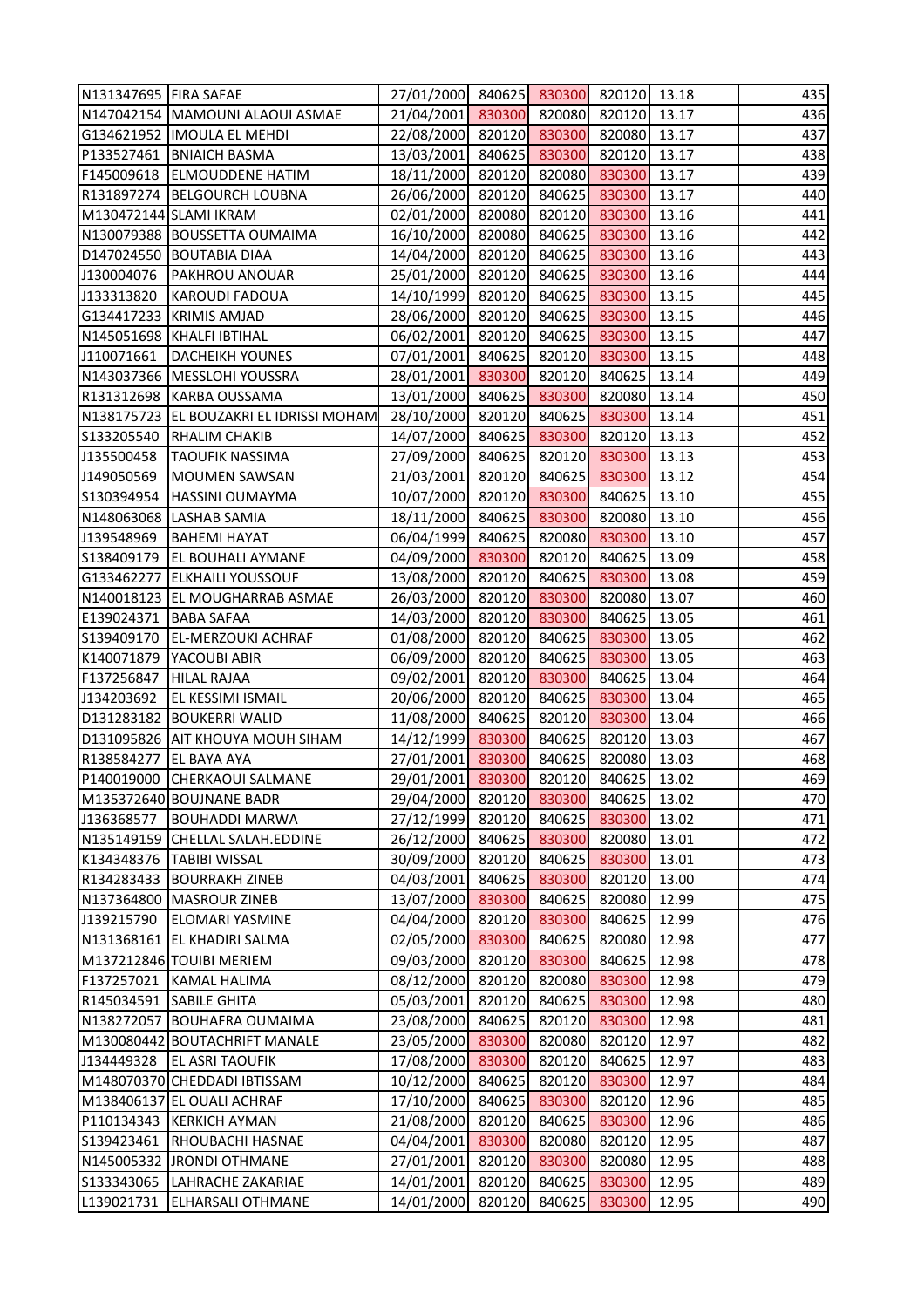|            | S133146308 ES-SAIH TAOUFIK                | 09/10/2000 830300 820120 840625 12.94 |        |        |        |       | 491 |
|------------|-------------------------------------------|---------------------------------------|--------|--------|--------|-------|-----|
|            | G131354074 NANI YASSMINE                  | 01/01/2000 820120 820080              |        |        | 830300 | 12.94 | 492 |
|            | N134278670 LHOUSNI ZAKARIYAE              | 16/02/2001                            | 840625 | 820120 | 830300 | 12.94 | 493 |
|            | D140010437 BOUAZZA KAOUTAR                | 02/04/2000                            | 840625 | 830300 | 820120 | 12.93 | 494 |
|            | G139373226 EL- MOUNADY OUMAIMA            | 25/10/2000 820120                     |        | 840625 | 830300 | 12.93 | 495 |
|            | D130441335   BOUNNIT SOUAD                | 18/12/1999 820120                     |        | 840625 | 830300 | 12.93 | 496 |
|            | J136409848   MOUTEE HIBA                  | 31/05/2000 840625                     |        | 820120 | 830300 | 12.93 | 497 |
|            | N133363299   MEKRANE AYA                  | 02/11/2000                            | 830300 | 820120 | 840625 | 12.92 | 498 |
|            | E146188924 ZOUGARI BOUTAINA               | 31/08/2000                            | 820120 | 830300 | 840625 | 12.92 | 499 |
|            | M133481322 SABRI OUSSAMA                  | 08/05/2000 820120                     |        | 830300 | 820080 | 12.92 | 500 |
|            | M131525975 EDDOUKS IBTISSAM               | 13/03/2000 820120                     |        | 840625 | 830300 | 12.92 | 501 |
|            | N138301970 EL AMRI ANASS                  | 01/03/2000 830300                     |        | 820080 | 840625 | 12.91 | 502 |
|            | R135552816   KARAM AYOUB                  | 13/11/2000 830300                     |        | 820120 | 840625 | 12.91 | 503 |
|            | N139306885 ZAIM HANANE                    | 27/01/2001                            | 840625 | 830300 | 820120 | 12.91 | 504 |
|            | N149005295 CHADE YASSINE                  | 06/01/2000                            | 820120 | 840625 | 830300 | 12.91 | 505 |
|            | R136784994 ELCORBANI ABDERRAHIM           | 14/12/2000 830300                     |        | 820120 | 840625 | 12.90 | 506 |
|            | S136345989   MAHA ABDEL JEBBAR            | 01/05/1999 830300                     |        | 820120 | 820080 | 12.89 | 507 |
|            | S139250148  EL HASSOUNY ALAE              | 03/09/2000 820080                     |        | 830300 | 840625 | 12.89 | 508 |
|            | F137108844 CHTAIBI BADREDDINE             | 28/06/2000                            | 820120 | 830300 | 840625 | 12.89 | 509 |
|            | J147030854 AKOUZ OUSSAMA                  | 05/12/2000                            | 820120 | 830300 | 840625 | 12.89 | 510 |
|            | M147070611 YOUNES ASMAE                   | 24/03/2000 840625                     |        | 820080 | 830300 | 12.89 | 511 |
|            | N131350322 GUISSI FERDAOUSS               | 15/04/2000 820120                     |        | 830300 | 840625 | 12.87 | 512 |
|            | D131605601 EL GHADIR SANA                 | 01/01/2001 820120                     |        | 840625 | 830300 | 12.87 | 513 |
|            | E138207841   MAADOUR MOHAMMED AMINE       | 14/04/1999                            | 830300 | 820120 | 840625 | 12.86 | 514 |
|            | F145038764   MAQROUNI AYOUB               | 13/07/2000                            | 840625 | 830300 | 820120 | 12.86 | 515 |
|            | G133632947 ELMAZOUNI ZINEB                | 09/03/1999 830300                     |        | 820120 | 840625 | 12.85 | 516 |
|            | R138504679 LYOUBI IDRISSI HAMZA           | 18/01/2000                            | 820080 | 830300 | 820120 | 12.85 | 517 |
|            | P120017937 SULTANI OUMAIMA                | 09/05/2000 840625                     |        | 830300 | 820120 | 12.85 | 518 |
|            | S131281551   HANIN HALIMA                 | 16/11/2000 830300                     |        | 840625 | 820120 | 12.83 | 519 |
|            | N134365993 OULED BEN TAYEB KHAOULA        | 13/07/2000                            | 820120 | 830300 | 840625 | 12.83 | 520 |
|            | M134483860 ENNAYEM MOHAMED                | 08/10/2000 820120 830300              |        |        | 840625 | 12.83 | 521 |
|            | M130115414 OULDALY KHADIJA                | 08/11/2000 820120 830300 820080 12.82 |        |        |        |       | 522 |
|            | N134328316 HOMMAN SALMA                   | 24/09/2000                            | 840625 | 820120 | 830300 | 12.82 | 523 |
|            | K137408200 BOURFI AMAL                    | 12/01/2000                            | 820120 | 830300 | 820080 | 12.81 | 524 |
|            | R138584623 SOUBHAN ABDELILAH              | 07/05/2000                            | 840625 | 830300 | 820120 | 12.81 | 525 |
|            | N139195014   FAHMI ABDELWAHED             | 19/02/2000                            | 820120 | 840625 | 830300 | 12.81 | 526 |
|            | S136326680 EL GHALBZOURI ADNAN            | 20/02/2000                            | 820120 | 840625 | 830300 | 12.81 | 527 |
|            | M132130867 BENNANI SALMA                  | 30/12/2000                            | 840625 | 820120 | 830300 | 12.81 | 528 |
|            | R131910926  LAKRAIMI RIHAB                | 25/12/2000                            | 830300 | 840625 | 820080 | 12.80 | 529 |
|            | R130181500 TOUFIK TAHA                    | 07/07/2000                            | 820080 | 830300 | 820120 | 12.80 | 530 |
|            | N138206252 EL BATRI YASSINE               | 04/09/1999                            | 830300 | 820120 | 820080 | 12.79 | 531 |
|            | H138095719 JNYAH ABDELLAH                 | 23/11/2000                            | 830300 | 820120 | 820080 | 12.79 | 532 |
|            | R147057579 KASSIRI NIZAR                  | 03/09/2000                            | 820120 | 830300 | 840625 | 12.79 | 533 |
|            | N137182300   TAHRI JOUTEI HASSANI YOUSSEF | 18/03/2000                            | 820120 | 830300 | 840625 | 12.79 | 534 |
|            | K130021602 EL HARRAR YOUSSEF              | 11/06/2000                            | 820080 | 840625 | 830300 | 12.79 | 535 |
|            | N139304656 SOUBANE MOHAMED-AMINE          | 03/10/2000                            | 820120 | 840625 | 830300 | 12.79 | 536 |
|            | R130805029 ABOUSALHAM HAMZA               | 16/02/2001                            | 830300 | 840625 | 820120 | 12.78 | 537 |
| E139197689 | <b>ZITOUN AZHAR</b>                       | 14/06/2000                            | 820120 | 830300 | 840625 | 12.78 | 538 |
| L130199897 | <b>ANBARI YASMINE</b>                     | 08/07/2000                            | 830300 | 820080 | 820120 | 12.77 | 539 |
| L134348679 | <b>LEGZOULI HIBA</b>                      | 17/02/2001                            | 840625 | 830300 | 820120 | 12.77 | 540 |
|            | H130002856 ERRAFIQ EL-MEHDI               | 28/06/2000                            | 820080 | 840625 | 830300 | 12.77 | 541 |
| S136425295 | <b>BOUTAHIR LATIFA</b>                    | 01/02/2001                            | 820120 | 840625 | 830300 | 12.77 | 542 |
| F136246330 | <b>IZGANE AAZIZ</b>                       | 12/06/2000                            | 820120 | 840625 | 830300 | 12.77 | 543 |
| E149083601 | <b>BEN AYACHE FADI</b>                    | 27/12/2000                            | 840625 | 820120 | 830300 | 12.77 | 544 |
| S136408229 | <b>LABAY MANAL</b>                        | 02/04/2000                            | 830300 | 820120 | 840625 | 12.76 | 545 |
| K130229768 | <b>IFEJRINE SALMA</b>                     | 19/12/2000                            | 820120 | 830300 | 820080 | 12.76 | 546 |
|            |                                           |                                       |        |        |        |       |     |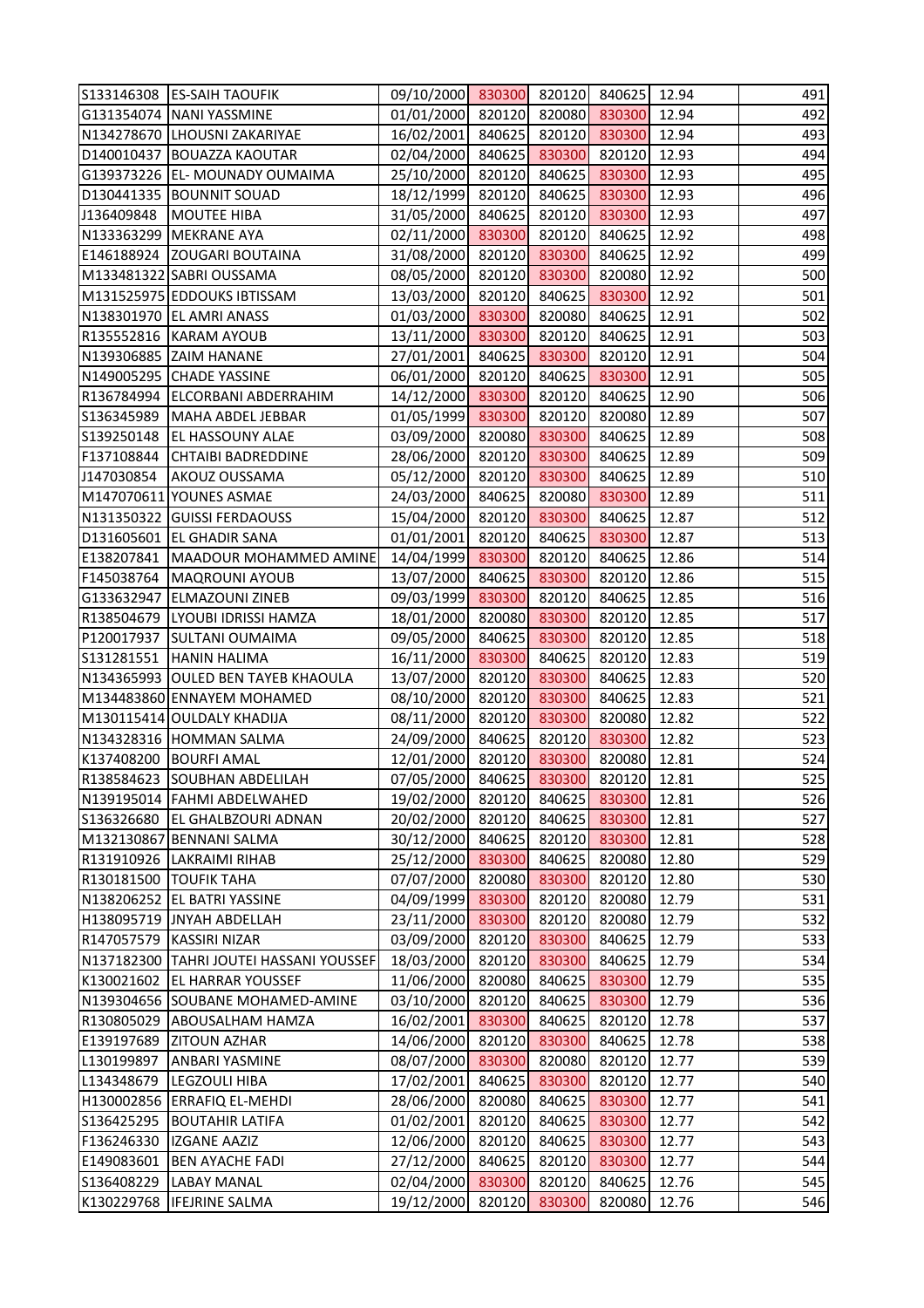| R130710117 ZAHID SAAD   |                                      | 10/08/2000 840625 830300              |        |        | 820120 | 12.76 | 547 |
|-------------------------|--------------------------------------|---------------------------------------|--------|--------|--------|-------|-----|
| J136390695              | <b>ROUANI YOUSSEF</b>                | 24/03/2000                            | 820120 | 840625 | 830300 | 12.76 | 548 |
|                         | M133130895 CHAKOUR AYMEN             | 18/08/2000                            | 830300 | 840625 | 820120 | 12.75 | 549 |
|                         | N133303158 ADOUIRI - AL ALAOUI WIDAD | 06/07/2000                            | 840625 | 830300 | 820120 | 12.75 | 550 |
|                         | S134409384 SAFFOUR HANAE             | 09/09/2001                            | 820120 | 840625 | 830300 | 12.75 | 551 |
| R132747915   NAJAH HIBA |                                      | 05/01/2001                            | 820120 | 830300 | 820080 | 12.74 | 552 |
|                         | G139674849 AIT LAHCEN RANIA          | 24/10/2000                            | 820120 | 830300 | 840625 | 12.74 | 553 |
|                         | R138489291 AATIK KENZA               | 12/11/2000                            | 820120 | 830300 | 840625 | 12.73 | 554 |
|                         | F138049669   DRIOUICH IMANE          | 12/11/2000                            | 820120 | 840625 | 830300 | 12.73 | 555 |
|                         | N135245707 EL FAHSI HAMZA            | 14/05/2000                            | 820120 | 840625 | 830300 | 12.73 | 556 |
|                         | M131405174 SABRI MERIEM              | 18/06/2000                            | 840625 | 820120 | 830300 | 12.73 | 557 |
|                         | K137373637   BENHIMOUD MAROUANE      | 09/11/2000                            | 820120 | 840625 | 830300 | 12.72 | 558 |
|                         | K140030106  IDAH AHLAM               | 08/01/1999                            | 830300 | 840625 | 820120 | 12.71 | 559 |
|                         | M133174781 HAFFOUD SALIHA            | 24/08/2000                            | 820120 | 830300 | 840625 | 12.71 | 560 |
| J138390706              | <b>ESSAADAOUI INTISSAR</b>           | 22/10/1999                            | 820120 | 830300 | 820080 | 12.71 | 561 |
|                         | R133505816   BELLOUARAK OTHMANE      | 23/05/2000                            | 820120 | 830300 | 820080 | 12.71 | 562 |
|                         | D135476372 BENGOURINE AICHA          | 20/08/2000                            | 820120 | 830300 | 820080 | 12.71 | 563 |
|                         | G139659639 EL-LIAZIDI YOUSSEF        | 13/11/2000                            | 820120 | 830300 | 820080 | 12.70 | 564 |
| L139212256              | <b>LABSAIRI YASSINE</b>              | 24/12/2000                            | 840625 | 830300 | 820120 | 12.70 | 565 |
|                         | S134408235   BAKKOURI NISSRINE       | 17/05/2000                            | 820120 | 840625 | 830300 | 12.70 | 566 |
|                         | N139305226 ABAHAR ZOUHIR             | 29/07/2000                            | 830300 | 820080 | 840625 | 12.69 | 567 |
|                         | N134347973 CHAHBOUNE WIAME           | 18/02/2000                            | 830300 | 820080 | 840625 | 12.69 | 568 |
|                         | N133228494  HIJI MOHAMMED            | 26/06/2000                            | 840625 | 830300 | 820120 | 12.69 | 569 |
| C135167737              | <b>IDBRAIK HAMZA</b>                 | 08/02/2001                            | 840625 | 830300 | 820120 | 12.69 | 570 |
|                         | S132238308 EL-BAKKOURI OUISSAM       | 29/04/2000                            | 820120 | 840625 | 830300 | 12.69 | 571 |
|                         | M130098312 SADIKI MOHAMED TAHA       | 04/08/2000                            | 820120 | 840625 | 830300 | 12.68 | 572 |
| L135341656              | <b>ACHOUR HIBA</b>                   | 25/09/1999                            | 830300 | 840625 | 820120 | 12.67 | 573 |
| J132517591              | <b>BELFAKIR MOUAD</b>                | 17/04/2000                            | 840625 | 830300 | 820120 | 12.67 | 574 |
| J132542733              | <b>MOUTAOUAKIL ZINEB</b>             | 16/11/1999                            | 820120 | 830300 | 840625 | 12.66 | 575 |
|                         | R131560843 CHARBI ROMAISSAA          | 09/10/2000                            | 820120 | 840625 | 830300 | 12.66 | 576 |
|                         | N139310685 EL HIJAZI WISSAM          | 03/11/2000 830300                     |        | 840625 | 820120 | 12.65 | 577 |
|                         | R138487641 LAHLAOUI KENZA            | 12/04/2000 830300 840625 820080 12.65 |        |        |        |       | 578 |
|                         | H132095828 SAKSAK MOHAMED            | 07/08/2000                            | 820120 | 830300 | 820080 | 12.65 | 579 |
| J130039589              | ETTALAOUI OUSSAMA                    | 08/01/2000                            | 840625 | 830300 | 820080 | 12.65 | 580 |
|                         | N135196376  HMIDA SAMIA              | 26/12/1999                            | 820120 | 840625 | 830300 | 12.65 | 581 |
| F133049633   BERDI HIBA |                                      | 17/08/2000                            | 820120 | 820080 | 830300 | 12.65 | 582 |
|                         | N130349293 BERRAYA MOHAMMED HAITAM   | 16/08/2000                            | 830300 | 820120 | 840625 | 12.64 | 583 |
| L140018190              | <b>ABIRI OMAR</b>                    | 16/01/2000                            | 820120 | 830300 | 840625 | 12.64 | 584 |
|                         | N135176543 HATTAF OUMAIMA            | 27/04/1999                            | 820120 | 840625 | 830300 | 12.64 | 585 |
|                         | D130353203 JBARI CHAIMAA             | 17/11/2000                            | 820120 | 840625 | 830300 | 12.64 | 586 |
| F139032523              | <b>JAIL MOUSSAB</b>                  | 18/09/2000                            | 820120 | 830300 | 840625 | 12.63 | 587 |
|                         | K130470690 MRAH HAJAR                | 04/07/2000                            | 820120 | 830300 | 840625 | 12.63 | 588 |
|                         | B133046371   YASSINE ILHAM           | 20/01/2000                            | 820120 | 840625 | 830300 | 12.63 | 589 |
|                         | N136146375 ADADI OMAR                | 01/05/2001                            | 830300 | 840625 | 820120 | 12.62 | 590 |
|                         | R136750291   EL KHAYAT YOUNES        | 07/11/2000                            | 820120 | 830300 | 840625 | 12.62 | 591 |
|                         | R138927547   BELKOURDASS MOHAMMED AM | 21/10/2000                            | 820120 | 840625 | 830300 | 12.62 | 592 |
|                         | R131158478 ZITOUNI IMANE             | 11/05/2000                            | 840625 | 820120 | 830300 | 12.62 | 593 |
| F144030714              | <b>TALHA IKRAM</b>                   | 25/05/2000                            | 840625 | 820120 | 830300 | 12.62 | 594 |
|                         | N138348935   EL HAKIM IMANE          | 08/05/2001                            | 830300 | 840625 | 820120 | 12.61 | 595 |
|                         | R139828835  KHOURDAL ASMAE           | 16/10/2000                            | 830300 | 840625 | 820080 | 12.61 | 596 |
|                         | M137197966 RHARBAL FADOUA            | 25/10/2000                            | 830300 | 820120 | 840625 | 12.61 | 597 |
|                         | F146060225  LAABAID NOUHAILA         | 16/09/2000                            | 840625 | 820120 | 830300 | 12.61 | 598 |
|                         | G134789945 JALAL NOHAILA             | 17/10/2000                            | 830300 | 840625 | 820120 | 12.60 | 599 |
| P139420237              | <b>BENTAHAR AYMANE</b>               | 10/06/2000                            | 830300 | 820120 | 840625 | 12.60 | 600 |
|                         | P134126703 AMAQRANE NTISSAR          | 28/01/2000                            | 830300 | 840625 | 820120 | 12.60 | 601 |
|                         | N133344955 EL BOUJADI YASSINE        | 10/05/2000                            | 820120 | 830300 | 840625 | 12.60 | 602 |
|                         |                                      |                                       |        |        |        |       |     |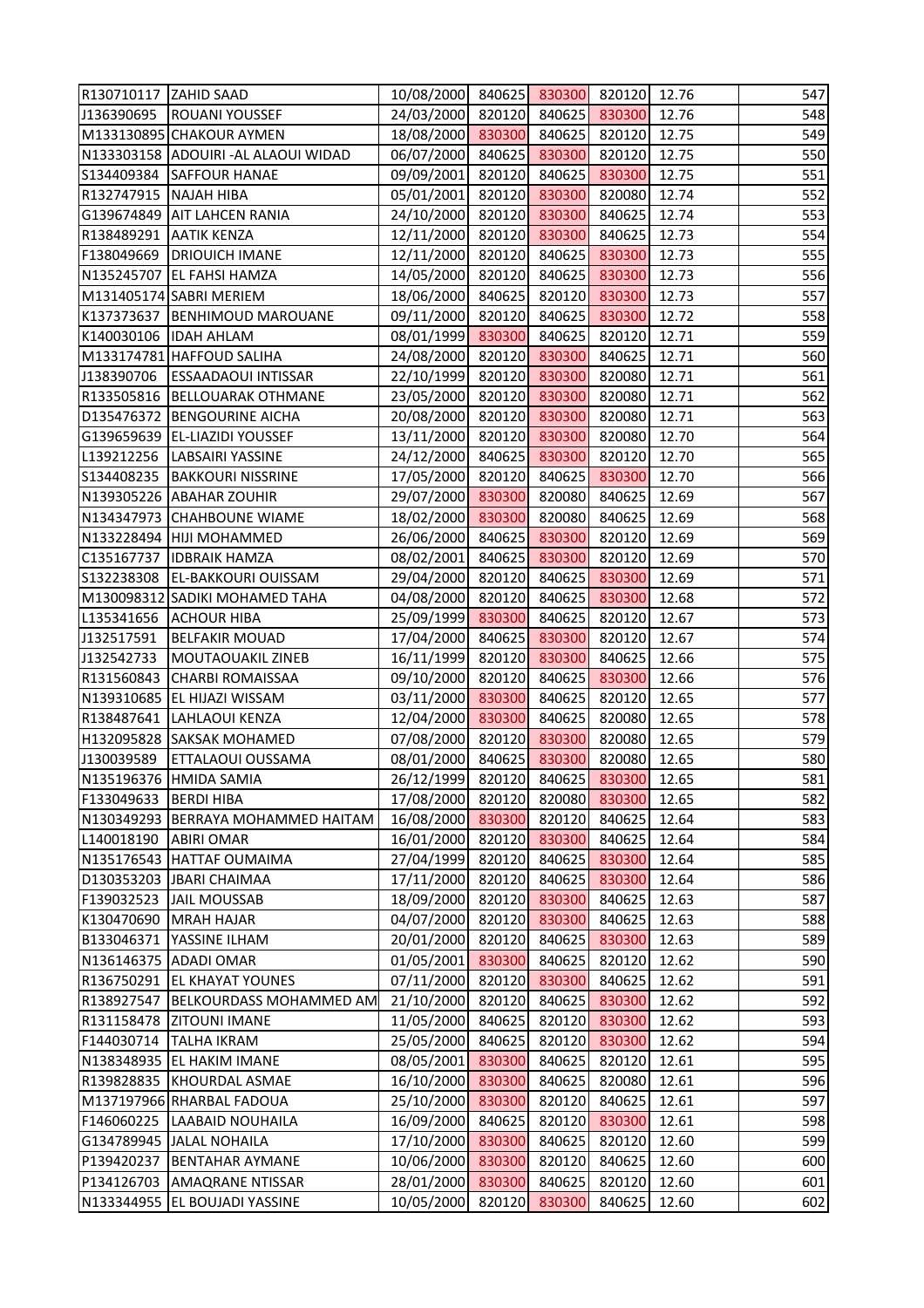|                       | N148047766 KATTAA HAMZA         | 25/11/2000 840625 830300 820120       |        |        |        | 12.60 | 603 |
|-----------------------|---------------------------------|---------------------------------------|--------|--------|--------|-------|-----|
|                       | N132179239 LARAICHI IMANE       | 25/08/2000                            | 820080 | 830300 | 820120 | 12.59 | 604 |
|                       | R136804964 EZZAIR ZINEB         | 13/02/2000                            | 840625 | 830300 | 820080 | 12.59 | 605 |
| J132520591            | <b>EL MBARKI ZIAD</b>           | 18/11/2000                            | 840625 | 820120 | 830300 | 12.59 | 606 |
|                       | R133552649   AIT OMAR HAFSA     | 19/03/2000                            | 840625 | 830300 | 820120 | 12.58 | 607 |
|                       | E141022129   EL MASTALQI OTMANE | 27/12/2000                            | 830300 | 820120 | 820080 | 12.57 | 608 |
| J131484595            | <b>JIHANE CHABAK</b>            | 20/12/1998                            | 830300 | 820120 | 840625 | 12.57 | 609 |
|                       | N133170894 EL ATTAR MOHAMMED    | 13/05/2000                            | 840625 | 830300 | 820080 | 12.57 | 610 |
| F135167838            | <b>MELLATI IKRAM</b>            | 13/01/2000                            | 820120 | 840625 | 830300 | 12.57 | 611 |
| K138471544            | <b>CHAOUKI SOUKAINA</b>         | 22/11/2000                            | 830300 | 820120 | 840625 | 12.55 | 612 |
|                       | R142029181 RAFA AYMAN           | 02/01/1997                            | 820120 | 840625 | 830300 | 12.55 | 613 |
|                       | D138861399   FARRAH SOUKAINA    | 17/08/2000                            | 820120 | 840625 | 830300 | 12.55 | 614 |
|                       | D145043707 BAHOU SOUKAINA       | 02/10/2000                            | 840625 | 820120 | 830300 | 12.55 | 615 |
| J133441403            | <b>EDDIFAI IKRAME</b>           | 16/11/2000                            | 830300 | 820080 | 840625 | 12.54 | 616 |
|                       | E130174590 EL BRIGUI HABIBA     | 02/12/2000                            | 820120 | 830300 | 840625 | 12.52 | 617 |
| J138281902            | <b>SIFI SOUHAIL</b>             | 13/03/2001                            | 820120 | 840625 | 830300 | 12.52 | 618 |
|                       | M130012437 TAHIRI SOUHAIL       | 15/08/2000                            | 820120 | 840625 | 830300 | 12.52 | 619 |
|                       | G139600572 ACHRANE YAHYA        | 11/02/2001                            | 830300 | 820120 | 840625 | 12.51 | 620 |
|                       | F137064224 BOUKDIR YOUNES       | 03/12/2000                            | 830300 | 820080 | 820120 | 12.51 | 621 |
|                       | N143031476   M GUIL ZAKARIYAE   | 01/09/2000                            | 820120 | 830300 | 840625 | 12.51 | 622 |
|                       | S130205473  KADDOURI BILAL      | 16/05/2001                            | 840625 | 830300 | 820120 | 12.51 | 623 |
| R135716533 SLAH OUAFA |                                 | 07/09/2000                            | 840625 | 820080 | 830300 | 12.51 | 624 |
|                       | M139161155 SEMLAL SOUHAILA      | 09/11/2000                            | 840625 | 820120 | 830300 | 12.51 | 625 |
| J135116093            | KADDIOUI KHAOULA                | 05/12/2000                            | 820120 | 830300 | 840625 | 12.50 | 626 |
|                       | N134295063 RACHIDI AHMED        | 26/06/1999                            | 820120 | 840625 | 830300 | 12.50 | 627 |
|                       | N136356063 FATIHI NOUHAILA      | 13/08/1999                            | 820120 | 840625 | 830300 | 12.50 | 628 |
|                       | N139192465  LAGZOULI MOHAMMED   | 29/06/2000                            | 840625 | 830300 | 820120 | 12.49 | 629 |
|                       | E133198188 ZABOUH IMANE         | 13/11/1999                            | 840625 | 820120 | 830300 | 12.49 | 630 |
|                       | N138353043  IDRISSI YASMINE     | 15/02/2001                            | 830300 | 820080 | 840625 | 12.48 | 631 |
|                       | R132485625 BOUAD HICHAM         | 13/06/2000                            | 820120 | 840625 | 830300 | 12.48 | 632 |
|                       | R138694121 HAJJAR ZINEB         | 30/05/1999 840625                     |        | 820120 | 830300 | 12.48 | 633 |
|                       | S132311618 AZGUAR HOUSSAM       | 18/01/2000 840625 820080 830300 12.48 |        |        |        |       | 634 |
|                       | R141056473 EL KASSMI MOHAMED    | 07/09/2000                            | 820120 | 830300 | 840625 | 12.47 | 635 |
|                       | H134095713 CHOUKRI BOUCHRA      | 26/06/2001                            | 820120 | 830300 | 840625 | 12.47 | 636 |
|                       | L137143808   EL RHAZANI RIME    | 13/05/2001                            | 820120 | 840625 | 830300 | 12.47 | 637 |
|                       | M138328694 HADRI ILHAM          | 23/10/2000                            | 820120 | 840625 | 830300 | 12.47 | 638 |
|                       | M134457529 BEL-BIEDE ILYAS      | 27/02/2000                            | 820120 | 830300 | 840625 | 12.46 | 639 |
|                       | G134437169 ESSAIDI OSSAMA       | 11/11/1997                            | 820120 | 830300 | 840625 | 12.46 | 640 |
|                       | R131317516 BENMOUH YOUSSEF      | 04/04/2000                            | 820120 | 840625 | 830300 | 12.46 | 641 |
|                       | N134353055 JAWHAR KENZA         | 20/03/2000                            | 830300 | 840625 | 820120 | 12.45 | 642 |
|                       | E149076534 JABELLAH SOUMIA      | 27/03/2000                            | 830300 | 840625 | 820120 | 12.45 | 643 |
|                       | R133660534   MAJMOUA BOUTINA    | 07/09/2000                            | 840625 | 830300 | 820120 | 12.45 | 644 |
|                       | G136511074   BOUZID ISMAIL      | 04/12/1997                            | 820080 | 840625 | 830300 | 12.45 | 645 |
|                       | H130280552 BOUKANZIAA ZAKRIAE   | 12/11/2000                            | 820120 | 840625 | 830300 | 12.45 | 646 |
| J110000503            | <b>AIT ALLA MOHAMMED</b>        | 25/08/2000                            | 820120 | 840625 | 830300 | 12.45 | 647 |
| R131491509 JAMAI SAAD |                                 | 29/11/2000                            | 830300 | 820120 | 840625 | 12.44 | 648 |
| J120015754            | <b>EL JAAFARI OTHMANE</b>       | 18/01/2000                            | 830300 | 820080 | 820120 | 12.44 | 649 |
| E145008955            | MALKI DOHA                      | 10/06/2000                            | 840625 | 830300 | 820120 | 12.44 | 650 |
|                       | M130020595 AKRAOU AYOUB         | 08/02/2000                            | 840625 | 820120 | 830300 | 12.44 | 651 |
|                       | N143005897 KHAOUJA SALAHEDDINE  | 08/03/2000                            | 820120 | 830300 | 840625 | 12.43 | 652 |
|                       | E147031332 EL JAMALI NADA       | 22/03/1999                            | 840625 | 830300 | 820120 | 12.42 | 653 |
| R149018397            | <b>GHONAMI MOUAD</b>            | 02/04/2000                            | 820120 | 840625 | 830300 | 12.42 | 654 |
|                       | N138341654 RIABI EL YAZID       | 07/11/2000                            | 830300 | 840625 | 820080 | 12.41 | 655 |
| S135142117            | MOUHMOUH HANANE                 | 11/09/2000                            | 820120 | 830300 | 840625 | 12.41 | 656 |
| J135438149            | EL IDRISSI HAITAM               | 14/12/1999                            | 820120 | 830300 | 820080 | 12.41 | 657 |
| C133135476            | <b>RADI CHAYMAE</b>             | 08/11/2000                            | 820120 | 840625 | 830300 | 12.41 | 658 |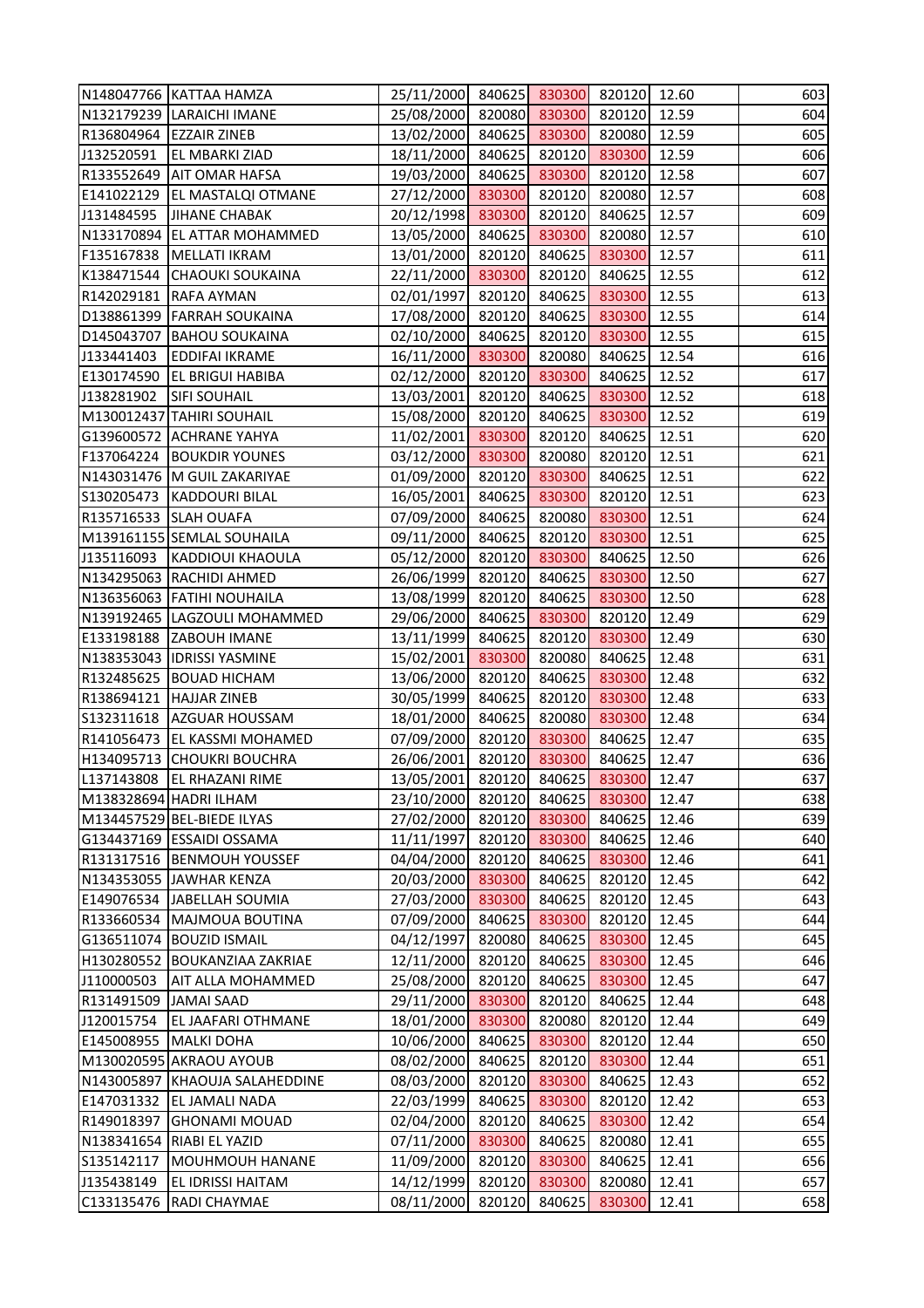|                        | G135424936   MAKOUAR OUMAYMA                                 | 04/01/2001 830300 820120 840625        |                  |        |                  | 12.40          | 659        |
|------------------------|--------------------------------------------------------------|----------------------------------------|------------------|--------|------------------|----------------|------------|
|                        | D137349616 MENAI HAFSA                                       | 17/07/2000 820120                      |                  | 830300 | 840625           | 12.40          | 660        |
| F131337456 ETTAKI REDA |                                                              | 09/03/2001                             | 840625           | 830300 | 820120           | 12.40          | 661        |
|                        | E147031666   MESSOR MOUNA                                    | 02/01/2001                             | 840625           | 820120 | 830300           | 12.40          | 662        |
|                        | D139577696 BEN MOHAMED FATIHA                                | 26/03/2000 830300                      |                  | 840625 | 820120           | 12.39          | 663        |
|                        | S132325196   TAOUTAOU JIHAN                                  | 25/07/2000                             | 840625           | 830300 | 820080           | 12.39          | 664        |
| J130012370             | <b>BALLOGRINI KHALIL</b>                                     | 23/03/2001                             | 820120           | 840625 | 830300           | 12.39          | 665        |
|                        | N139079466 BENHAMMI SABRIN                                   | 28/04/1999                             | 830300           | 820080 | 840625           | 12.38          | 666        |
|                        | N132350111 BOUAZ AYOUB                                       | 10/02/2000                             | 820080           | 820120 | 830300           | 12.38          | 667        |
|                        | S136027524 ECHCHACHOUI MOUAD                                 | 11/11/2000                             | 820080           | 820120 | 830300           | 12.38          | 668        |
|                        | R138338539 LOUAHI HAFSA                                      | 25/05/2000                             | 840625           | 820120 | 830300           | 12.38          | 669        |
|                        | S132416371 EL-KAHIRI AMINE                                   | 06/07/2000 820120                      |                  | 830300 | 840625           | 12.37          | 670        |
|                        | E134250248  HADDAR JALAL                                     | 29/03/2000 820080                      |                  | 820120 | 830300           | 12.36          | 671        |
|                        | N148019550 EL KANDRI OUMAIMA                                 | 03/04/2000                             | 820120           | 820080 | 830300           | 12.36          | 672        |
|                        | M130019249 OUTALB ILIASS                                     | 23/02/2000                             | 820120           | 840625 | 830300           | 12.36          | 673        |
|                        | N138324492 AMAKRAN MERYEM                                    | 04/01/2000                             | 820080           | 820120 | 830300           | 12.35          | 674        |
|                        | S148039900 SAIDI AKRAM                                       | 29/10/2000                             | 820120           | 840625 | 830300           | 12.35          | 675        |
|                        | M133354983 EL GHAZOUANI ABIR                                 | 01/01/2001                             | 840625           | 820080 | 830300           | 12.35          | 676        |
|                        | N146043010   MDIBEH OUMAYMA                                  | 22/02/2000                             | 830300           | 820120 | 820080           | 12.34          | 677        |
|                        | C139078049   MAMZE MARYAM                                    | 11/05/2000                             | 830300           | 840625 | 820120           | 12.34          | 678        |
|                        | M134297448 HADDAD ABDERRAHIM                                 | 07/06/1999                             | 830300           | 840625 | 820120           | 12.34          | 679        |
| J110002018             | <b>ZEHAF MERIEM</b>                                          | 08/10/2000 820120                      |                  | 830300 | 840625           | 12.34          | 680        |
| J132490619             | <b>SGHOURI SAAD</b>                                          | 17/04/2000                             | 820120           | 820080 | 830300           | 12.34          | 681        |
| J130052613             |                                                              |                                        | 820120           | 830300 | 840625           | 12.33          | 682        |
|                        | <b>BENOUZZI HIBA</b><br>K137109812 BOUNISSER WATIKA          | 01/03/1999<br>11/01/2001               | 840625           | 820120 | 830300           | 12.33          | 683        |
| J131488057             | <b>JELIL FATIMA</b>                                          | 12/06/1999                             | 830300           | 840625 | 820080           | 12.32          | 684        |
|                        | K138133608 EL MAJDOUB KAOUTHER                               |                                        | 830300           | 820120 |                  | 12.31          | 685        |
|                        |                                                              | 24/06/2000                             |                  |        | 840625           | 12.31          |            |
|                        | S130403191  LAAREJ NOUHAILA                                  | 26/01/2000 830300                      |                  | 820120 | 840625           |                | 686        |
|                        | R134547502 KOBBI IKRAM                                       | 29/09/2000                             | 830300<br>820120 | 840625 | 820120           | 12.31          | 687        |
|                        | R136422843 BOUFTOUH MOUAD<br>G130621888 EL IBRAHIMI ALI      | 21/03/2000<br>21/01/2000 820120 830300 |                  | 830300 | 840625<br>820080 | 12.31<br>12.31 | 688<br>689 |
|                        | L136332247 SBAI NAJOUA                                       | 16/10/2000 820120 830300 840625 12.30  |                  |        |                  |                | 690        |
|                        | P144024402 EDDOURTI YASSER                                   | 08/11/2000                             | 820120           | 820080 | 830300           | 12.30          | 691        |
|                        | N139295005 ZARKANI FAIROUZ                                   | 31/03/2000                             | 820120           | 840625 | 830300           | 12.29          | 692        |
|                        |                                                              |                                        |                  |        |                  |                | 693        |
|                        | N137365818   BENMAAROUF KHALIL<br>G139614751 BELEFKIH HANANE | 25/05/2000                             | 820120           | 840625 | 830300           | 12.29          |            |
|                        |                                                              | 13/03/2001                             | 820120           | 820080 | 830300           | 12.29          | 694        |
|                        | N136298235   BENSRHIOUER FATIMA-ZAHRA                        | 12/04/2000                             | 840625           | 820120 | 830300           | 12.29          | 695        |
|                        | M130121967 HAMDAOUI IMANE                                    | 16/10/2000                             | 830300           | 840625 | 820080           | 12.28          | 696        |
| J138456256             | <b>EJJALILI SAMIA</b>                                        | 11/07/2000                             | 820120           | 830300 | 840625           | 12.28          | 697        |
| K133427137             | <b>LAKHBIR OUIAM</b>                                         | 05/05/2000                             | 820120           | 830300 | 840625           | 12.27          | 698        |
| N137170368 FAIZ TARIQ  |                                                              | 28/12/2000                             | 840625           | 830300 | 820120           | 12.27          | 699        |
|                        | F135161513 ETTAOUSSI DOHA                                    | 14/03/2001                             | 830300           | 820120 | 820080           | 12.26          | 700        |
|                        | R133603972 EL BAHY FATIMA ZAHRA                              | 16/01/2000                             | 830300           | 820120 | 840625           | 12.26          | 701        |
| P135467717             | <b>AMOUR DOUNIA</b>                                          | 10/12/1999                             | 830300           | 830300 | 820120           | 12.26          | 702        |
| P135467717             | <b>AMOUR DOUNIA</b>                                          | 10/12/1999                             | 830300           | 830300 | 820120           | 12.26          | 703        |
|                        | R137533225   WAHAB SAFAA                                     | 18/08/1998                             | 840625           | 830300 | 820120           | 12.26          | 704        |
|                        | P140090041 ZAOUI RAHMA                                       | 13/03/2000                             | 820120           | 840625 | 830300           | 12.26          | 705        |
| L141019937             | <b>SIRAJ WIDAD</b>                                           | 09/04/1998                             | 840625           | 820120 | 830300           | 12.26          | 706        |
|                        | R138779556 STITOU NAJOUA                                     | 19/03/2001                             | 830300           | 820120 | 840625           | 12.25          | 707        |
|                        | N135207653 ELAKHAL SOUFIANE                                  | 15/04/1997                             | 830300           | 820120 | 840625           | 12.24          | 708        |
|                        | N136328757 KHOLTE EL MEHDI                                   | 03/10/2000                             | 830300           | 820080 | 840625           | 12.24          | 709        |
|                        | M130421072 SAADANE KHOULOUD                                  | 25/12/2000                             | 820120           | 830300 | 840625           | 12.24          | 710        |
|                        | R131478407 ELKAISSOUNI MOHAMED                               | 09/06/2000                             | 820120           | 820080 | 830300           | 12.24          | 711        |
|                        | M144053597 RACHDI WASSIMA                                    | 08/08/2000                             | 840625           | 820120 | 830300           | 12.23          | 712        |
|                        | N131221176 ZAROUAL IMANE                                     | 28/09/2000                             | 840625           | 820120 | 830300           | 12.23          | 713        |
| E131165824             | <b>BARKIA IMANE</b>                                          | 13/10/1999                             | 830300           | 840625 | 820120           | 12.22          | 714        |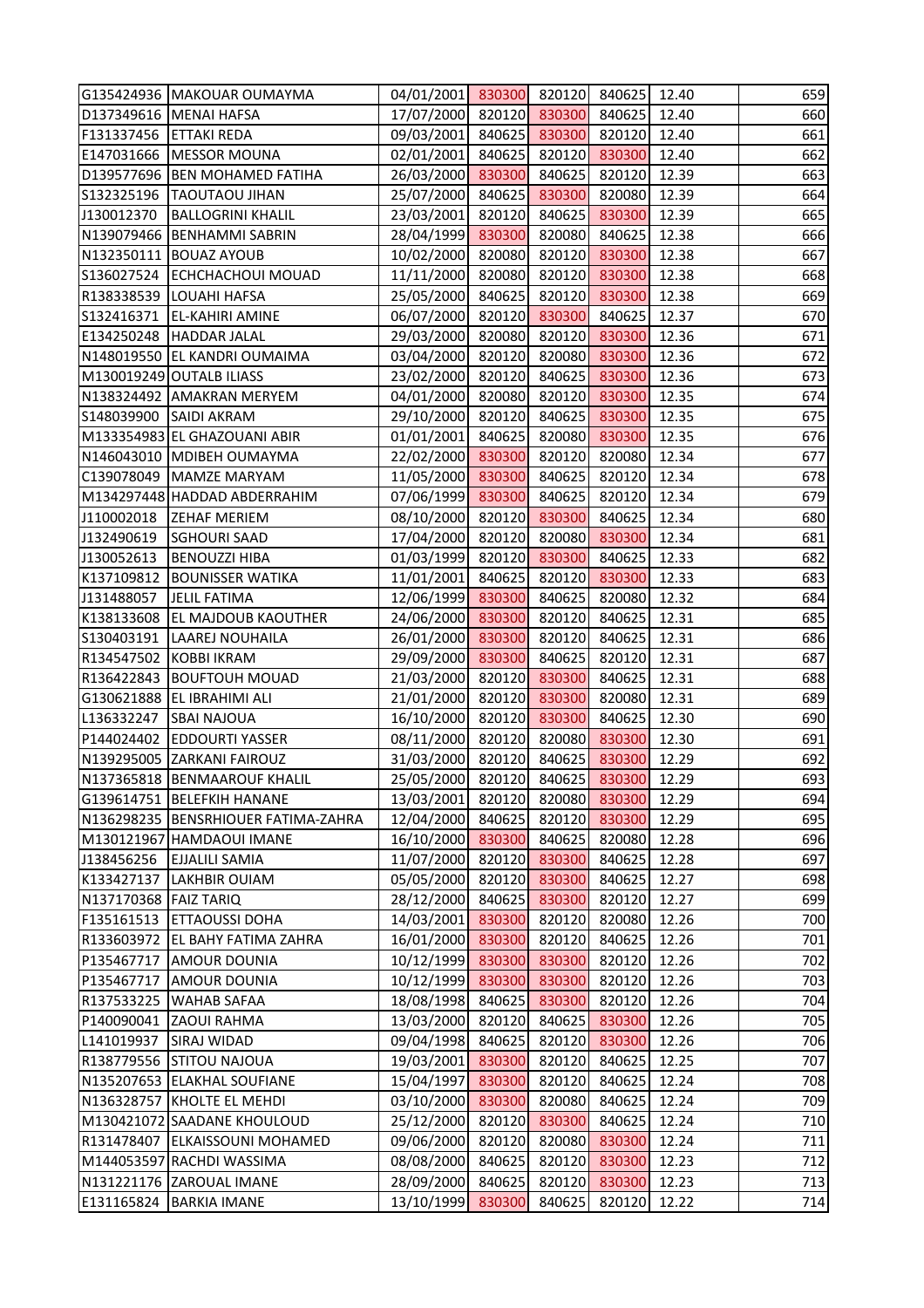|                         | G139206980 AIT AL HAMDI HAFSA       | 19/09/2000 830300                     |        | 820120 | 840625 | 12.22 | 715 |
|-------------------------|-------------------------------------|---------------------------------------|--------|--------|--------|-------|-----|
|                         | S136408232 CHEKKOUR IKRAM           | 14/09/2000 820120                     |        | 840625 | 830300 | 12.22 | 716 |
|                         | G132729389 KHOURAIS HANAA           | 24/07/2000                            | 840625 | 830300 | 820120 | 12.21 | 717 |
|                         | A133003400 OUAAMER HAJAR            | 12/02/2001                            | 820120 | 840625 | 830300 | 12.21 | 718 |
|                         | E148031204   MAKHFI NAJLAE          | 02/09/2000                            | 830300 | 820120 | 840625 | 12.20 | 719 |
|                         | N148018181 LESMAK SOUKAINA          | 25/05/2000                            | 820080 | 830300 | 820120 | 12.20 | 720 |
|                         | E145193526 OUGHALEM NASSIMA         | 12/12/2000                            | 820120 | 830300 | 840625 | 12.20 | 721 |
|                         | N138214947 ABEQQAL GHITA            | 02/02/2001                            | 820080 | 820120 | 830300 | 12.20 | 722 |
|                         | N132310718 HSSEIN ISMAIL            | 06/03/2001                            | 820120 | 840625 | 830300 | 12.20 | 723 |
|                         | N131348876 HASSANI SOUFYANE         | 14/11/2000                            | 840625 | 820080 | 830300 | 12.20 | 724 |
|                         | E139024192   HABBOULA FADOUA        | 13/07/2000                            | 830300 | 820120 | 840625 | 12.19 | 725 |
|                         | R130335846 KHAYAT MARYAM            | 30/09/2000                            | 840625 | 830300 | 820120 | 12.19 | 726 |
|                         | D137738916  HASSOUNE RACHID         | 31/01/2001                            | 820080 | 840625 | 830300 | 12.19 | 727 |
|                         | N131171969 JAMAI BADR EDDINE        | 24/10/2000                            | 820120 | 840625 | 830300 | 12.19 | 728 |
|                         | N132380858 EN-NAJARI FATIMA ZOHRA   | 08/08/2000                            | 830300 | 840625 | 820080 | 12.18 | 729 |
|                         | M133357909 EL HAGGAR HOUDA          | 12/06/2000                            | 830300 | 840625 | 820120 | 12.18 | 730 |
|                         | S143022415   EL HADRATI SALMA       | 07/08/2000                            | 820120 | 830300 | 840625 | 12.18 | 731 |
|                         | D133578031 ALIMOUCH OUSSAMA         | 07/07/2000                            | 840625 | 830300 | 820120 | 12.18 | 732 |
| R139697200 SAAD HAJAR   |                                     | 11/12/2000                            | 820120 | 820080 | 830300 | 12.18 | 733 |
|                         | E135205055 ACAGHLI KENZA            | 05/03/2001                            | 820120 | 840625 | 830300 | 12.18 | 734 |
|                         | G138372322 EL GANICH YASSINE        | 15/11/2000 830300                     |        | 820080 | 840625 | 12.17 | 735 |
|                         | F145002380 EL HOUIRI NAJOUA         | 06/10/2000 830300                     |        | 820120 | 840625 | 12.17 | 736 |
|                         | Z183205656   OULAD ZIANE YASSINE    | 19/09/1998                            | 820080 | 830300 | 840625 | 12.17 | 737 |
|                         | D130018514   BADRINE OUAHIBA        | 21/03/2000                            | 840625 | 830300 | 820120 | 12.17 | 738 |
| J135490494              | <b>GUENAOUAT MERYEM</b>             | 22/11/2000                            | 820120 | 840625 | 830300 | 12.17 | 739 |
|                         | N135301926 TAHRI YOUSRA             | 31/01/2000                            | 830300 | 820120 | 840625 | 12.16 | 740 |
|                         | S137423469   MANKOUR NISRINE        | 06/05/2001                            | 830300 | 820120 | 840625 | 12.16 | 741 |
|                         | G139414482   AIT TALEB LAHSEN SALMA | 16/02/2000 820120                     |        | 830300 | 820080 | 12.16 | 742 |
|                         | N136254434   DAMNATI-NOUR AYA       | 11/12/2000                            | 840625 | 830300 | 820080 | 12.16 | 743 |
| J138469387              | <b>AMATTOUS AMINE</b>               | 30/06/2000                            | 820120 | 840625 | 830300 | 12.16 | 744 |
|                         | E130161542   NASSIRI KHAOULA        | 29/05/2000 840625                     |        | 820120 | 830300 | 12.16 | 745 |
|                         | S131422885 EL-HAITI MOUAD           | 16/10/2000 830300 820120 840625 12.15 |        |        |        |       | 746 |
| K134511827              | LAROUSSI NAJLAE                     | 02/05/2000                            | 820120 | 830300 | 840625 | 12.15 | 747 |
|                         | R134557784 KRAIMA ILYASS            | 01/09/2000                            | 830300 | 840625 | 820120 | 12.14 | 748 |
|                         | M139483992 HADDOU HAFSSA            | 09/01/2000                            | 830300 | 840625 | 820120 | 12.14 | 749 |
|                         | S138360482 ES-SALLAK NASSIRA        | 07/11/2000                            | 820120 | 830300 | 820080 | 12.14 | 750 |
|                         | N132328117 SEDKI ABDELHAFID         | 23/05/2000                            | 840625 | 830300 | 820120 | 12.12 | 751 |
| J135376726              | <b>BEN-AKKI FATIMA ZAHRA</b>        | 28/09/2000                            | 840625 | 830300 | 820120 | 12.12 | 752 |
| J138205617              | <b>EL-AGRI MOSTAPHA</b>             | 24/06/2000                            | 820120 | 840625 | 830300 | 12.12 | 753 |
|                         | D134736454 OUHAIRICH ZINEB          | 06/02/2000                            | 840625 | 820120 | 830300 | 12.12 | 754 |
|                         | N133301954 RAHMANI FILALI MAHA      | 22/10/2000                            | 840625 | 830300 | 820120 | 12.11 | 755 |
| F144006888              | <b>KHARRASSE CHAIMAA</b>            | 17/03/2000                            | 820120 | 840625 | 830300 | 12.11 | 756 |
|                         | N135334940 BENNANI OUSSAMA          | 04/08/2000                            | 820120 | 840625 | 830300 | 12.11 | 757 |
|                         | M130403861 EL ALAOUI ISMAIL         | 11/04/2000                            | 840625 | 820120 | 830300 | 12.11 | 758 |
|                         | K137436918 SOUHAD SALMA             | 30/04/2000                            | 840625 | 820120 | 830300 | 12.11 | 759 |
| \$134408234             | <b>TIMIOUI NOUHAYLA</b>             | 10/03/2001                            | 830300 | 820120 | 840625 | 12.10 | 760 |
|                         | B132079984 EL IDRISSI AHMED         | 28/04/2000                            | 820120 | 830300 | 840625 | 12.10 | 761 |
| R131336000   ATIFI ANAS |                                     | 14/03/2001                            | 820120 | 840625 | 830300 | 12.10 | 762 |
|                         | M130298966 AMANSSOUR ILIAS          | 01/11/2000                            | 840625 | 820120 | 830300 | 12.10 | 763 |
|                         | N132221611 EL HANOUNE MOHAMMED      | 14/08/2000                            | 830300 | 840625 | 820120 | 12.09 | 764 |
|                         | H133337766 KHOUDRI SALMA            | 04/01/2001                            | 830300 | 820120 | 840625 | 12.09 | 765 |
| F142059129              | <b>BOUGADRE ANAS</b>                | 05/10/2000                            | 840625 | 830300 | 820120 | 12.09 | 766 |
|                         | N147048183 BOUDERKA NORA            | 23/07/2000                            | 840625 | 830300 | 820120 | 12.09 | 767 |
| J134100712              | JBILOU - EL JOUMRI MEHDI            | 02/12/1999                            | 820120 | 840625 | 830300 | 12.09 | 768 |
| P139542500              | <b>EL AZZOUZI HARON</b>             | 13/02/2000                            | 830300 | 820080 | 820120 | 12.08 | 769 |
|                         | N145015125 RACHAK MAHA              | 23/10/2000                            | 820120 | 840625 | 830300 | 12.08 | 770 |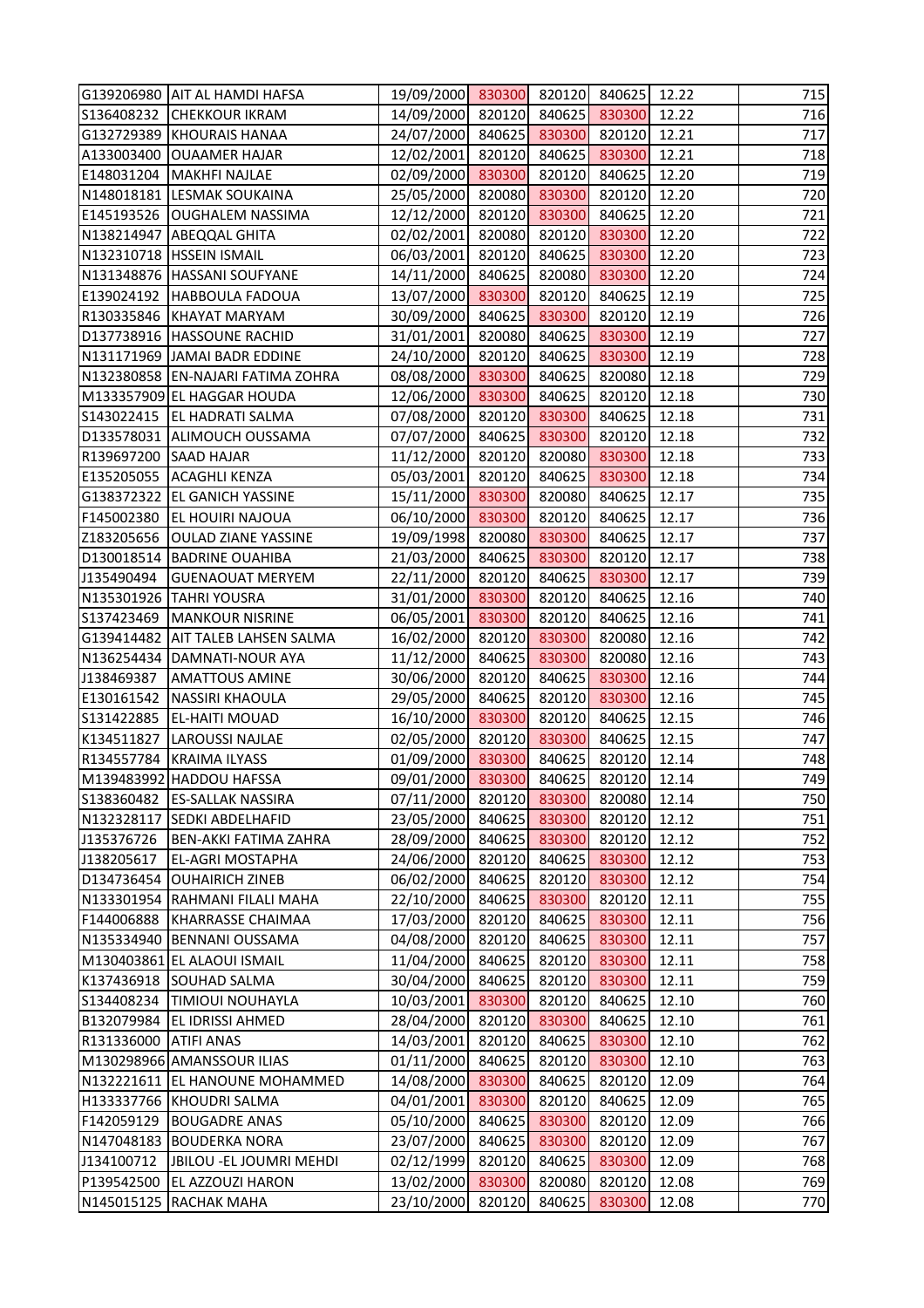|                          | M130087789 BENMOUSSA OUMAIMA        | 17/03/2000 820120                     |        |        | 840625 830300 | 12.08 | 771 |
|--------------------------|-------------------------------------|---------------------------------------|--------|--------|---------------|-------|-----|
| J145032625               | <b>ZOUAHRI ABIR</b>                 | 07/03/1999 830300                     |        | 820120 | 840625        | 12.07 | 772 |
|                          | K131474052   METJARI ASMAE          | 28/09/2000                            | 830300 | 820120 | 840625        | 12.07 | 773 |
|                          | N136256766 CHEHITAL KAOUTAR         | 19/12/2000                            | 840625 | 830300 | 820080        | 12.07 | 774 |
|                          | R135411234   BENHIA KARIMA          | 01/07/2000                            | 840625 | 830300 | 820120        | 12.06 | 775 |
|                          | H137212352   BAHOU IKRAM            | 20/08/2000                            | 830300 | 820120 | 840625        | 12.05 | 776 |
|                          | N130201936 EL BOURKADI IMANE        | 02/04/2000                            | 840625 | 820120 | 830300        | 12.05 | 777 |
|                          | G137389112 ERRACHID HOUSSAM         | 13/03/2000                            | 840625 | 820120 | 830300        | 12.05 | 778 |
|                          | M131471347 BOURKIBA AYOUB           | 24/09/2000                            | 830300 | 820120 | 820080        | 12.04 | 779 |
|                          | R134805895   MDARBI INSSAF          | 17/06/2000                            | 820120 | 830300 | 840625        | 12.04 | 780 |
|                          | E148108803   HAMMOU IKRAM           | 08/12/2000                            | 820120 | 840625 | 830300        | 12.04 | 781 |
| L134325305               | <b>RIFATA HAJAR</b>                 | 01/05/2000                            | 840625 | 820080 | 830300        | 12.04 | 782 |
|                          | R130501888 ERRAI MARYAM             | 20/12/2000                            | 820120 | 830300 | 840625        | 12.03 | 783 |
| R139634896   ZAIMI SAFAE |                                     | 15/09/2000                            | 830300 | 820120 | 820080        | 12.02 | 784 |
|                          | F130107834 ER-RBAH OUMAIMA          | 22/04/2000                            | 830300 | 820120 | 840625        | 12.02 | 785 |
|                          | N138385991 EL-GUOUCHI HAMZA         | 12/01/2001                            | 820080 | 820120 | 830300        | 12.01 | 786 |
| J120005346               | <b>EL BADAOUI DOUAA</b>             | 18/06/2000                            | 820120 | 840625 | 830300        | 12.01 | 787 |
|                          | M139288387 BOUKHARI HIBA            | 05/11/1999                            | 820120 | 840625 | 830300        | 12.01 | 788 |
|                          | N135310707 EL MOUADDEN IMANE        | 25/05/2000                            | 820120 | 820080 | 830300        | 12.01 | 789 |
|                          | R131928744 ELJAMOSI IKHLASS         | 15/12/1999                            | 830300 | 820080 | 840625        | 12.00 | 790 |
|                          | D135726870   BAHRI OMAR             | 25/03/2001                            | 820120 | 840625 | 830300        | 12.00 | 791 |
|                          | S130409168   MAZOUZ HAMZA           | 25/09/2000                            | 820120 | 840625 | 830300        | 12.00 | 792 |
|                          | N148016641 ABBAD ANDALOUSSI HIBA    | 03/11/2000                            | 830300 | 840625 | 820120        | 11.99 | 793 |
|                          | S131250535 EL ALAOUY LOUBNA         | 16/11/1998                            | 830300 | 820120 | 840625        | 11.99 | 794 |
| G134499067 SALIM LAILA   |                                     | 02/12/2000                            | 830300 | 820120 | 840625        | 11.99 | 795 |
|                          | K146000766 EL- MORTADI KARIMA       | 24/08/2000                            | 820120 | 830300 | 840625        | 11.99 | 796 |
|                          | K137367407 ELGRICH SALMA            | 03/02/2000                            | 840625 | 830300 | 820080        | 11.99 | 797 |
|                          | R132805888  BENNOUR NEZHA           | 05/06/2000                            | 820120 | 840625 | 830300        | 11.99 | 798 |
|                          | N133127199 LEBJIOUI MOHAMED YASSINE | 03/08/2001                            | 840625 | 820080 | 830300        | 11.99 | 799 |
| K133248979               | <b>ELHADARI ELMEHDI</b>             | 22/05/2000                            | 840625 | 820120 | 830300        | 11.99 | 800 |
| J142030846               | <b>ZANANE ANAS</b>                  | 01/06/2000 830300                     |        | 820120 | 840625        | 11.98 | 801 |
|                          | L130330919   JOUNDI ZINEB           | 26/12/2000 830300 820120 840625 11.98 |        |        |               |       | 802 |
|                          | D130097664 BABOKHA OUSSAMA          | 20/12/2000                            | 820080 | 830300 | 820120        | 11.97 | 803 |
| J137102798               | JEBBOR YOUSRA                       | 03/11/2000                            | 840625 | 820120 | 830300        | 11.97 | 804 |
|                          | M130049388 LAMRANI FATIMA           | 01/01/2000                            | 830300 | 840625 | 820120        | 11.96 | 805 |
|                          | K130471537   BOUAYAD OUMAIMA        | 08/01/2001                            | 820120 | 830300 | 840625        | 11.96 | 806 |
| L141042514               | <b>BAKRI KAOUTAR</b>                | 16/09/1999                            | 820080 | 820120 | 830300        | 11.96 | 807 |
|                          | P137011730 ALLAL ALBAKHTI OUMAIMA   | 24/07/1999                            | 820080 | 840625 | 830300        | 11.95 | 808 |
|                          | N149032442  TOUIMAR HAMZA           | 02/01/2001                            | 840625 | 820120 | 830300        | 11.95 | 809 |
|                          | K137351534   TATBI IMANE            | 18/08/2000                            | 830300 | 820120 | 820080        | 11.94 | 810 |
|                          | M142011827 SMAIL FATIMA-EZZAHRA     | 16/05/2000                            | 830300 | 820120 | 840625        | 11.94 | 811 |
| Z181300180               | <b>HASSANI HAJAR</b>                | 12/08/1995                            | 820080 | 840625 | 830300        | 11.94 | 812 |
| S130423460               | <b>AZZOUZI MERIAME</b>              | 10/11/2000                            | 820120 | 820080 | 830300        | 11.94 | 813 |
|                          | M134403872 EL IDRISSI AYOUB         | 10/07/2000                            | 820120 | 840625 | 830300        | 11.94 | 814 |
|                          | A139007890  HORMATOLLAH BRAHIM      | 28/10/2000                            | 820120 | 840625 | 830300        | 11.93 | 815 |
| J131189169               | MEKNAOUI IKRAM                      | 16/11/2000                            | 830300 | 820120 | 820080        | 11.92 | 816 |
| N144015145 SALHI AYA     |                                     | 24/07/2001                            | 830300 | 820080 | 820120        | 11.92 | 817 |
|                          | C135077669  HMOUMMOUS AHMED         | 14/08/2000                            | 820120 | 840625 | 830300        | 11.92 | 818 |
|                          | N133303972 JJADIRI LOUBNA           | 03/11/2000                            | 820120 | 840625 | 830300        | 11.92 | 819 |
|                          | N130343315 BOUKHRISS AMINA          | 21/04/2000                            | 820120 | 840625 | 830300        | 11.92 | 820 |
|                          | M138439401 ACHIR SALAHDIN           | 08/02/2000                            | 820120 | 840625 | 830300        | 11.91 | 821 |
| J130409820               | <b>RAMZI NIZAR</b>                  | 30/07/1999                            | 820120 | 830300 | 820080        | 11.90 | 822 |
|                          | N146020065  TICHOUT ZAHRA           | 28/03/2000                            | 820120 | 830300 | 820080        | 11.90 | 823 |
|                          | R133205206   FADELI SALAH - EDDINE  | 18/01/2001                            | 820080 | 820120 | 830300        | 11.90 | 824 |
|                          | N133217050 EL BERRAZ HIND           | 24/08/2000                            | 820120 | 820080 | 830300        | 11.90 | 825 |
|                          | N139350951 BELGHITI SOUHAYLA        | 28/05/2000                            | 820120 | 840625 | 830300        | 11.90 | 826 |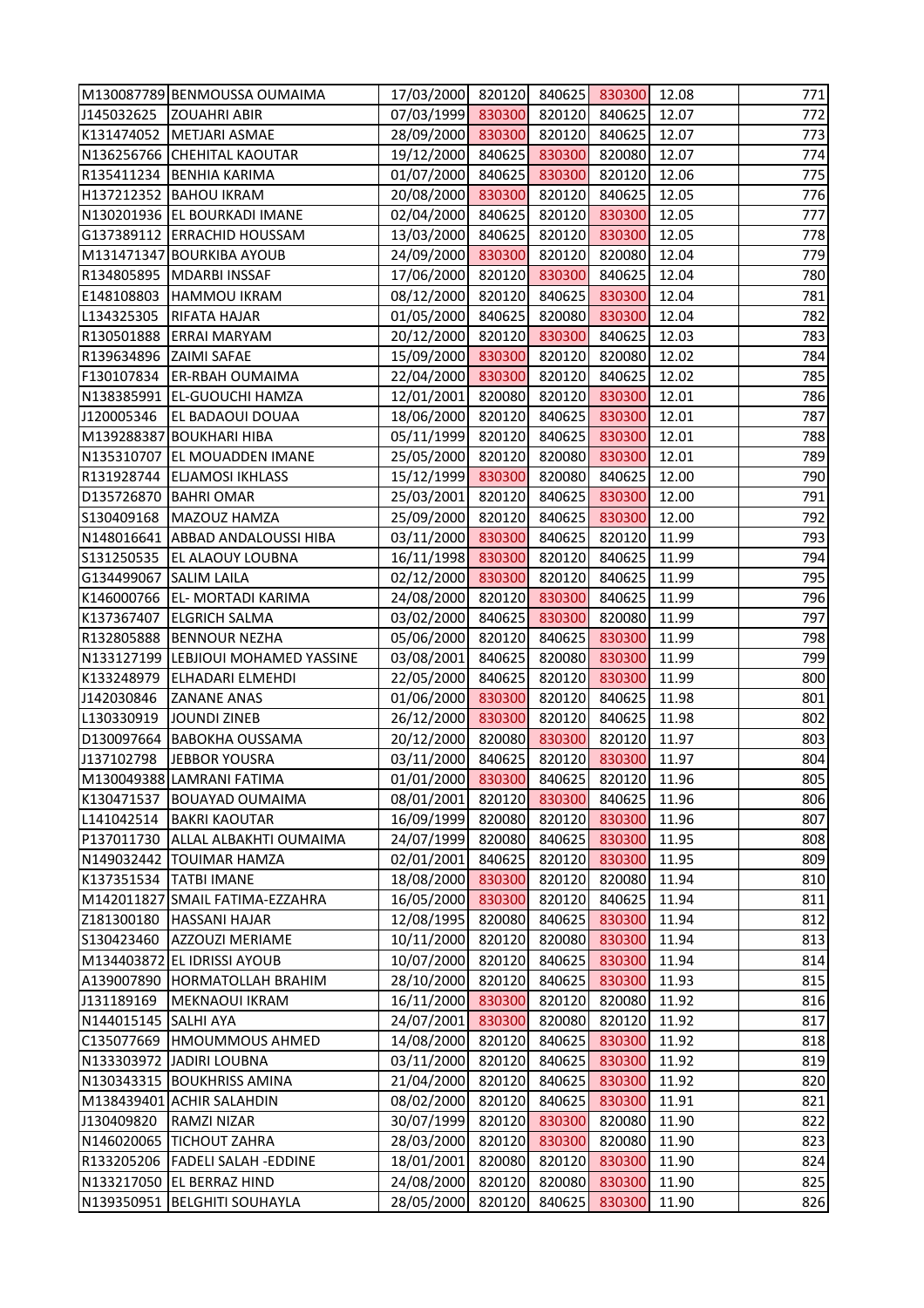|                          | A145000201 SIBAR OUMAIMA           | 18/08/2000 840625                     |        |        | 820120 830300 | 11.90 | 827 |
|--------------------------|------------------------------------|---------------------------------------|--------|--------|---------------|-------|-----|
| J137144072               | <b>BENHAMMADI INESS</b>            | 29/01/2001                            | 840625 | 820120 | 830300        | 11.89 | 828 |
|                          | R145059079 BAKALI NOUHAILA         | 18/05/2000                            | 830300 | 840625 | 820120        | 11.88 | 829 |
|                          | N134147343   HAOUI WALID           | 26/09/2000                            | 830300 | 820080 | 820120        | 11.88 | 830 |
|                          | G130778806  JEBBOUJ ISMAIL         | 11/10/2000                            | 830300 | 820120 | 820080        | 11.88 | 831 |
|                          | G139621790 EL OUFIR MERYEME        | 22/07/2000                            | 820080 | 830300 | 840625        | 11.87 | 832 |
|                          | K132299825 ESSAHEL YASSINE         | 09/02/2000                            | 840625 | 820120 | 830300        | 11.87 | 833 |
|                          | L133212546   AIT ELKERDOUDI REDA   | 02/10/2000                            | 820120 | 840625 | 830300        | 11.86 | 834 |
|                          | S134139303 ELOTMANI OUMAIMA        | 10/07/2000                            | 830300 | 840625 | 820120        | 11.85 | 835 |
|                          | M133357910 BELAITER HAJAR          | 09/04/2001                            | 840625 | 830300 | 820080        | 11.85 | 836 |
|                          | N138272059 ZNIBEL LAYLA            | 20/07/2000                            | 830300 | 820120 | 840625        | 11.84 | 837 |
|                          | N146042166 SOUILAH AYOUB           | 06/11/2000                            | 820120 | 840625 | 830300        | 11.84 | 838 |
|                          | H135397887 BENABDELLA SOUKAYNA     | 13/01/2001                            | 840625 | 820120 | 830300        | 11.84 | 839 |
|                          | N148037344 SOUFI FATIMA ZOHRA      | 15/01/2001                            | 830300 | 840625 | 820120        | 11.83 | 840 |
|                          | R131613743 BENKHADIR RIHAB         | 15/12/1999                            | 840625 | 830300 | 820080        | 11.83 | 841 |
|                          | N134173536   AZAMI-IDRISSI GHITA   | 28/01/2001                            | 840625 | 820120 | 830300        | 11.83 | 842 |
|                          | M130052655 EL HACHIMI NOUHAYLA     | 07/08/2000                            | 820120 | 830300 | 840625        | 11.82 | 843 |
|                          | D133373508 ZEROUAL HAMZA           | 06/08/2000                            | 820120 | 840625 | 830300        | 11.82 | 844 |
|                          | K130337474 EL HARIRI NIHAL         | 22/06/1999                            | 820120 | 840625 | 830300        | 11.82 | 845 |
| E135207788 ZBIRI SAFAE   |                                    | 03/06/1999                            | 840625 | 820120 | 830300        | 11.82 | 846 |
|                          | N138080989 BEN ABBOU KHAWLA        | 09/09/1999                            | 840625 | 830300 | 820120        | 11.81 | 847 |
|                          | M137223335 KABBOURI ABIR           | 05/01/2001                            | 840625 | 830300 | 820120        | 11.81 | 848 |
| L130013469               | <b>BAJJI ABDELILAH</b>             | 04/07/2000                            | 820120 | 840625 | 830300        | 11.81 | 849 |
|                          | D136861410 EDDALAI OUMAIMA         | 16/02/2000                            | 820120 | 840625 | 830300        | 11.81 | 850 |
| P120002224 SBAI ZAID     |                                    | 14/06/2000                            | 820120 | 840625 | 830300        | 11.81 | 851 |
|                          | R138269744 KHAZRI NEZAR            | 28/10/2000                            | 830300 | 820120 | 840625        | 11.80 | 852 |
|                          | N139182884 EL RHAZALI LOUBNA       | 01/09/2000                            | 840625 | 820120 | 830300        | 11.80 | 853 |
|                          | N139171350 EL HAMMOUCHI ZIYAD      | 29/07/2001                            | 840625 | 820080 | 830300        | 11.80 | 854 |
|                          | N146025218 ZIBAT OUIDAD            | 01/01/1999                            | 830300 | 820120 | 840625        | 11.79 | 855 |
|                          | R139503307 KOUNJI KHADIJA          | 29/04/2000                            | 820120 | 830300 | 820080        | 11.79 | 856 |
|                          | G130683234 RAZOUALI ASMA           | 22/03/1999                            | 840625 | 830300 | 820080        | 11.79 | 857 |
|                          | N131353218 COHEN YOUSSEF           | 20/07/2001 840625 820080 830300 11.79 |        |        |               |       | 858 |
|                          | N130166290 BENNANI YASSINE         | 24/07/1999                            | 820120 | 830300 | 840625        | 11.78 | 859 |
|                          | C138117745   RACHID MOHAMED ELAMYN | 26/07/2000                            | 820120 | 830300 | 840625        | 11.78 | 860 |
|                          | M139204395 DAHMOUNI KAOUTAR        | 07/10/2000                            | 820120 | 840625 | 830300        | 11.78 | 861 |
|                          | N131376761 BELYAGOU SAMI           | 10/02/1998                            | 840625 | 820120 | 830300        | 11.78 | 862 |
|                          | G133794351 ZERROUD KAOUTHAR        | 01/08/2000                            | 830300 | 840625 | 820120        | 11.77 | 863 |
|                          | M132449372 MALIKI LATIFA           | 30/03/2000                            | 830300 | 840625 | 820080        | 11.77 | 864 |
|                          | E142092515 JJAABA FATIMA ZAHRAE    | 09/08/2000                            | 820120 | 820080 | 830300        | 11.77 | 865 |
|                          | F140044858 ESSOKTANI IMANE         | 14/02/2000                            | 830300 | 820120 | 820080        | 11.76 | 866 |
| J139445273               | <b>SIDQI ADAM</b>                  | 01/08/2000                            | 830300 | 840625 | 820120        | 11.76 | 867 |
|                          | G130439686 ERROHI OUMAIMA          | 14/06/2000                            | 840625 | 820120 | 830300        | 11.76 | 868 |
|                          | M130289462 LAKSIRI HICHAM          | 10/08/2000                            | 840625 | 820120 | 830300        | 11.76 | 869 |
| D133478080               | <b>IMILOUI SOUFIANE</b>            | 25/04/2000                            | 830300 | 820120 | 840625        | 11.75 | 870 |
|                          | P110126786 AOUINA HAYTEM           | 31/01/2000                            | 820080 | 830300 | 820120        | 11.75 | 871 |
| Y136031631               | <b>OUCHEN BAHIYA</b>               | 02/07/2000                            | 840625 | 830300 | 820120        | 11.75 | 872 |
|                          | N139127370 BOUAOUDAT SIHAM         | 27/12/2000                            | 840625 | 820120 | 830300        | 11.75 | 873 |
|                          | D137351358 BRAHMAT SOUKAYNA        | 08/05/2000                            | 840625 | 830300 | 820120        | 11.74 | 874 |
|                          | G139485620 MOHACHT MAJDA           | 14/02/2000                            | 830300 | 820120 | 840625        | 11.73 | 875 |
| F131385650               | MOUDNIB WISSAM                     | 19/02/2000                            | 820120 | 830300 | 840625        | 11.73 | 876 |
| N134345460  JERJINI ABIR |                                    | 01/06/2000                            | 820120 | 830300 | 840625        | 11.73 | 877 |
| S134113701               | <b>BOUKATTASSA AYOUB</b>           | 13/02/2001                            | 820120 | 840625 | 830300        | 11.73 | 878 |
|                          | N140010958 AANI ABDERRAHMANE       | 06/11/2000                            | 820120 | 840625 | 830300        | 11.73 | 879 |
| S137380497               | <b>NADIR WIAM</b>                  | 23/09/1999                            | 820080 | 830300 | 820120        | 11.71 | 880 |
| S134177565               | <b>SABRY SAFA</b>                  | 18/04/2000                            | 820120 | 830300 | 820080        | 11.71 | 881 |
|                          | R130458002 EL MAROIZY WALID        | 20/04/2000                            | 840625 | 820120 | 830300        | 11.71 | 882 |
|                          |                                    |                                       |        |        |               |       |     |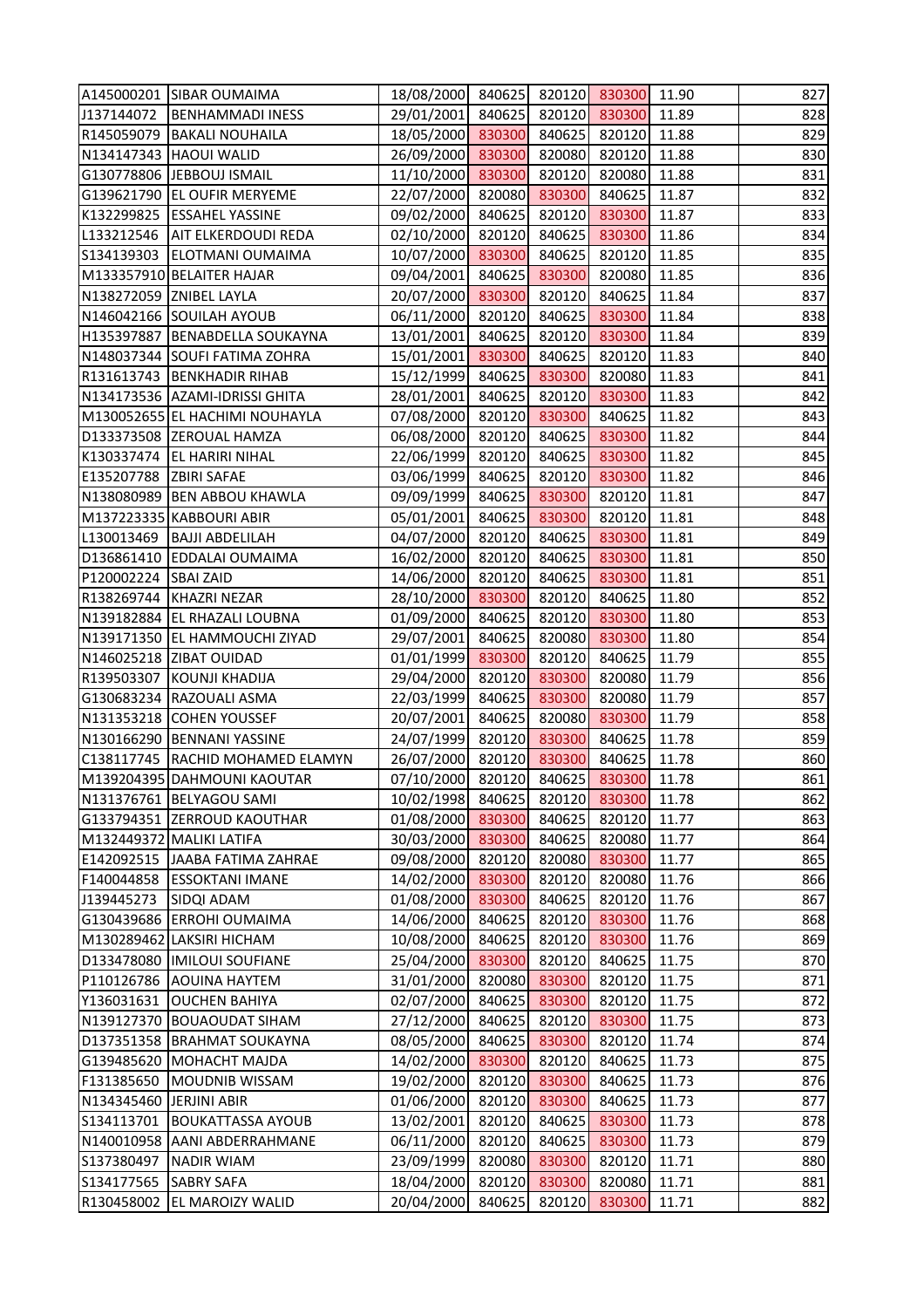|                        | G132352360 AIT ALI OUHSSAIN IHSANE     | 10/03/2000 830300 820120              |        |        | 840625 | 11.70 | 883 |
|------------------------|----------------------------------------|---------------------------------------|--------|--------|--------|-------|-----|
|                        | B137051770 EL BOUDRI ALAMI FOUZIA      | 16/05/1999 830300                     |        | 820120 | 840625 | 11.70 | 884 |
|                        | N138377283 TADILI MAJDA                | 07/02/2000                            | 820080 | 830300 | 820120 | 11.70 | 885 |
|                        | E141070505   BELALEM SAFAE             | 26/10/1999                            | 820120 | 830300 | 840625 | 11.70 | 886 |
| J133221770             | <b>MOUSLIH MARYEM</b>                  | 04/02/2001                            | 820120 | 830300 | 840625 | 11.70 | 887 |
| J138176709             | <b>SENHAJI AYMAN</b>                   | 27/01/2001                            | 830300 | 820080 | 820120 | 11.69 | 888 |
| Z187800411             | <b>ELBAHBOUHI SALAHED-DINE</b>         | 13/03/1997                            | 820080 | 830300 | 840625 | 11.69 | 889 |
| R139290937 ZHAIFA HIBA |                                        | 20/03/2001                            | 830300 | 840625 | 820120 | 11.68 | 890 |
|                        | M133502008 GUENNOUN SAAD               | 24/11/2000                            | 820120 | 830300 | 840625 | 11.68 | 891 |
|                        | D131750330 BENMAD AICHA                | 15/10/2000                            | 820120 | 830300 | 840625 | 11.68 | 892 |
|                        | N132341760 FETAL CHAIMAE               | 16/01/2000                            | 820120 | 840625 | 830300 | 11.68 | 893 |
|                        | N135334941   BENJALLOUN HOUDA          | 07/11/2000                            | 830300 | 820080 | 840625 | 11.67 | 894 |
| S136425293             | <b>EZ-ZAANTA JIHANE</b>                | 20/07/2000                            | 830300 | 820120 | 840625 | 11.67 | 895 |
|                        | R130190085  IBNOUELJAZZAR YASMINE      | 01/02/2000                            | 840625 | 830300 | 820120 | 11.66 | 896 |
|                        | P142002403 CHEDDADI IMAD               | 10/12/2000                            | 840625 | 830300 | 820120 | 11.66 | 897 |
|                        | F138255754 EL RHOMRI FATIMA ZAHRA      | 24/08/1999                            | 820120 | 830300 | 820080 | 11.65 | 898 |
| E136255517             | <b>EL ALLAME KAWTAR</b>                | 10/02/2000                            | 820120 | 840625 | 830300 | 11.65 | 899 |
| J131463386             | <b>SEBBATA HIBA</b>                    | 27/08/2000                            | 820120 | 820080 | 830300 | 11.65 | 900 |
| R135215644             | <b>LAGHZALI ELBACHIR</b>               | 23/05/1999                            | 840625 | 820120 | 830300 | 11.65 | 901 |
|                        | S138343778  HMAMI ZOUHAIR              | 10/02/2001                            | 840625 | 820120 | 830300 | 11.65 | 902 |
|                        | D135133790 AIT HMID RACHIDA            | 22/01/2001                            | 830300 | 840625 | 820120 | 11.63 | 903 |
| R144000903             | <b>HOUMMANI WALID</b>                  | 23/08/2000                            | 830300 | 840625 | 820080 | 11.63 | 904 |
|                        | K132320233  LKMILI WISSAL              | 01/05/2000                            | 830300 | 820120 | 820080 | 11.63 | 905 |
| E139197727             | KASSAMI NAJLAE                         | 03/07/2000                            | 820120 | 820080 | 830300 | 11.63 | 906 |
| S137409153             | <b>IMRANI SOUKAINA</b>                 | 02/10/2000                            | 820120 | 840625 | 830300 | 11.63 | 907 |
| D138907697 ZBIR LAILA  |                                        | 06/02/2000                            | 820120 | 830300 | 840625 | 11.62 | 908 |
| R139552014             | <b>HADDY YOUNESS</b>                   | 25/08/2000                            | 820120 | 840625 | 830300 | 11.62 | 909 |
|                        | P130520660 GUEDDAD ABDELMOUGHIT        | 27/10/2000                            | 830300 | 820080 | 820120 | 11.61 | 910 |
|                        | R145107806 AGOUZAL HASSNA              | 01/05/2000                            | 840625 | 830300 | 820120 | 11.61 | 911 |
|                        | K130324512   BENZEMMOUR ZAINAB         | 20/09/2000                            | 840625 | 830300 | 820120 | 11.61 | 912 |
|                        | H130017016   MAATALLAH MAROUANE        | 30/09/2000                            | 820120 | 840625 | 830300 | 11.61 | 913 |
|                        | R132555550 ANAMIR SALAHEDDINE          | 18/12/2000 840625 820120 830300 11.61 |        |        |        |       | 914 |
|                        | G137652018 ESSOUSY ASMAA               | 31/01/2000                            | 820120 | 830300 | 840625 | 11.60 | 915 |
|                        | N132348478   MANSOURI SAMIA            | 30/10/2000                            | 840625 | 820120 | 830300 | 11.60 | 916 |
|                        | H138095734 EL AISSAOUI SOUHAIL         | 16/07/2000                            | 820120 | 830300 | 840625 | 11.59 | 917 |
|                        | M130119250 BOULYAKINE OUSSAMA          | 18/10/2000                            | 820120 | 830300 | 840625 | 11.59 | 918 |
|                        | R130076626   TOUB HAJAR                | 05/01/2000                            | 830300 | 820120 | 840625 | 11.58 | 919 |
|                        | N136082181 BERRAHOU MOHAMED AYMANE     | 29/04/1999                            | 830300 | 820080 | 820120 | 11.58 | 920 |
| E138021034             | <b>ZIYANI ZIAD</b>                     | 13/06/2000                            | 830300 | 840625 | 820120 | 11.58 | 921 |
|                        | N137253612   NGASSI SAQOUT HIBAT-ALLAH | 29/07/2001                            | 820120 | 830300 | 820080 | 11.58 | 922 |
| E135009287             | <b>NAGHMOUCHI CHAIMAE</b>              | 19/08/2000                            | 840625 | 830300 | 820120 | 11.58 | 923 |
|                        | G131389174 BOULAHCEN RIM               | 18/12/2000                            | 830300 | 820120 | 840625 | 11.57 | 924 |
|                        | D130085234 EL HANSALI SALMA            | 06/06/2000                            | 820080 | 830300 | 840625 | 11.57 | 925 |
|                        | M137221479 GHALEM KHAOULA              | 25/01/2000                            | 840625 | 830300 | 820120 | 11.57 | 926 |
|                        | M130024552 AMAHZOUNE IMANE             | 15/12/1999                            | 820080 | 840625 | 830300 | 11.57 | 927 |
|                        | N146016259 MOTIA IMANE                 | 20/09/1999                            | 830300 | 820120 | 840625 | 11.56 | 928 |
|                        | R136786334 LAABID NAJLAA               | 28/04/2000                            | 830300 | 820120 | 820080 | 11.56 | 929 |
|                        | N134294322 OUDRHIRI KENZA              | 09/06/2000                            | 840625 | 830300 | 820120 | 11.56 | 930 |
| M137290585 REBBAJ ALI  |                                        | 01/01/2000                            | 820120 | 840625 | 830300 | 11.56 | 931 |
|                        | H130026577 BOUSNINA DIRAR              | 27/08/2000                            | 820120 | 840625 | 830300 | 11.56 | 932 |
|                        | M130024300 AIT FASKA ACHRAF            | 04/02/2000                            | 820120 | 830300 | 820080 | 11.55 | 933 |
| K136324573             | TOUNZI MOHAMED NOUR                    | 22/01/2001                            | 840625 | 830300 | 820120 | 11.55 | 934 |
| B136012885             | <b>HAQUI MANAL</b>                     | 14/10/1999                            | 830300 | 820120 | 820080 | 11.54 | 935 |
| L132307409             | <b>OUSSAID AISSAM</b>                  | 15/03/2000                            | 820120 | 820080 | 830300 | 11.53 | 936 |
| R148029364             | <b>EL MARIAMI MOUAD</b>                | 22/05/2000                            | 820120 | 820080 | 830300 | 11.53 | 937 |
| R133813130             | <b>SAADAOUI OTHMANE</b>                | 09/08/2000                            | 820120 | 840625 | 830300 | 11.53 | 938 |